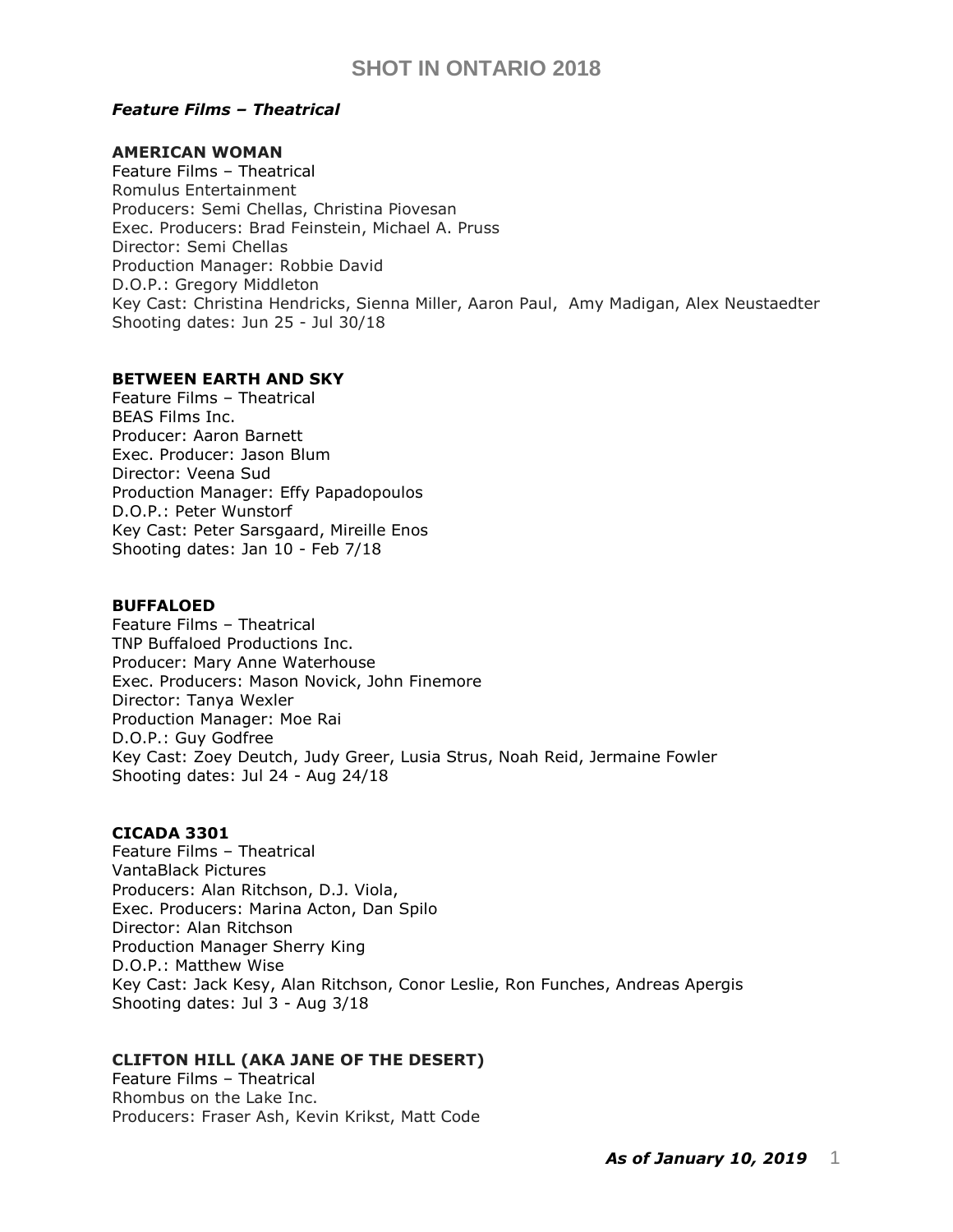Exec. Producer: Niv Fichman Director: Albert Shin Production Manager: Kristy Neville D.O.P.: Catherine Lutes Key Cast: [Tuppence Middleton,](https://www.imdb.com/name/nm3095562/?ref_=tt_ov_st_sm) [Hannah Gross,](https://www.imdb.com/name/nm2193120/?ref_=tt_ov_st_sm) [Marie-Josée Croze](https://www.imdb.com/name/nm0189887/?ref_=tt_ov_st_sm) Shooting dates: Nov 12 -Dec 14/18

## **DINO DANA THE MOVIE**

Feature Films – Theatrical Sinking Ship Entertainment Producer: Eric Beldowski Exec. Producers: Blair Powers, J.J. Johnson, Christin Simms, Matt Bishop Director.: J.J. Johnson Production Manager: Brian Kring D.O.P.: George Lajtai Key Cast: Michela Luci, Saara Chaudry, Nicola Correia-Damude, Amish Patel Shooting dates: May 22 - Jun 27/18

## **FALLS AROUND HER**

Feature Films – Theatrical Film Farm Producers: Jamie Manning, Simone Urdl, Jennifer Weiss Exec. Producer: n/a Director: Darlene Naponse Production Manager: Deborah Marks D.O.P.: Ray Dumas Key Cast: Tantoo Cardinal, Rob Stewart, Tina Keeper, Gail Maurice, [Johnny Issaluk](https://pro.imdb.com/name/nm6136090/) Shooting dates: Apr 3 - Apr 26/18

## **FRANKLIN**

Feature Films – Theatrical New Line Productions Inc. / Jellystone Films Inc Producer: Peter Safran Exec. Producer: Jeffrey Chernov Production Manager: Greg Denny Director: David F. Sandberg D.O.P.: Maxime Alexandre Key Cast: [Zachary Levi,](https://pro.imdb.com/name/nm1157048/) [Mark Strong,](https://pro.imdb.com/name/nm0835016/) [Michelle Borth,](https://pro.imdb.com/name/nm1218924/) [Adam Brody,](https://pro.imdb.com/name/nm0111013/) [Djimon Hounsou](https://pro.imdb.com/name/nm0005023/) Shooting dates: Feb 5- May 8/18

## **FRANKLIN (addit'l photography)**

Feature Films – Theatrical Jellystone Films Inc. Producer: Peter Safran Exec. Producers: [Jeffrey Chernov,](https://pro.imdb.com/name/nm0155942/) Dany Garcia, [Hiram Garcia,](https://pro.imdb.com/name/nm1205652/) [Dwayne Johnson](https://pro.imdb.com/name/nm0425005/) Director: David F. Sandberg Production Manager: Greg Denny D.O.P.: Josh Bleibtreu Key Cast: [Zachary Levi,](https://pro.imdb.com/name/nm1157048/?ref_=tt_cst_1) [Mark Strong,](https://pro.imdb.com/name/nm0835016/?ref_=tt_cst_2) Adam Brody, Michelle Borth, Djimon Hounsou Shooting dates: Nov 6 - Nov 20/18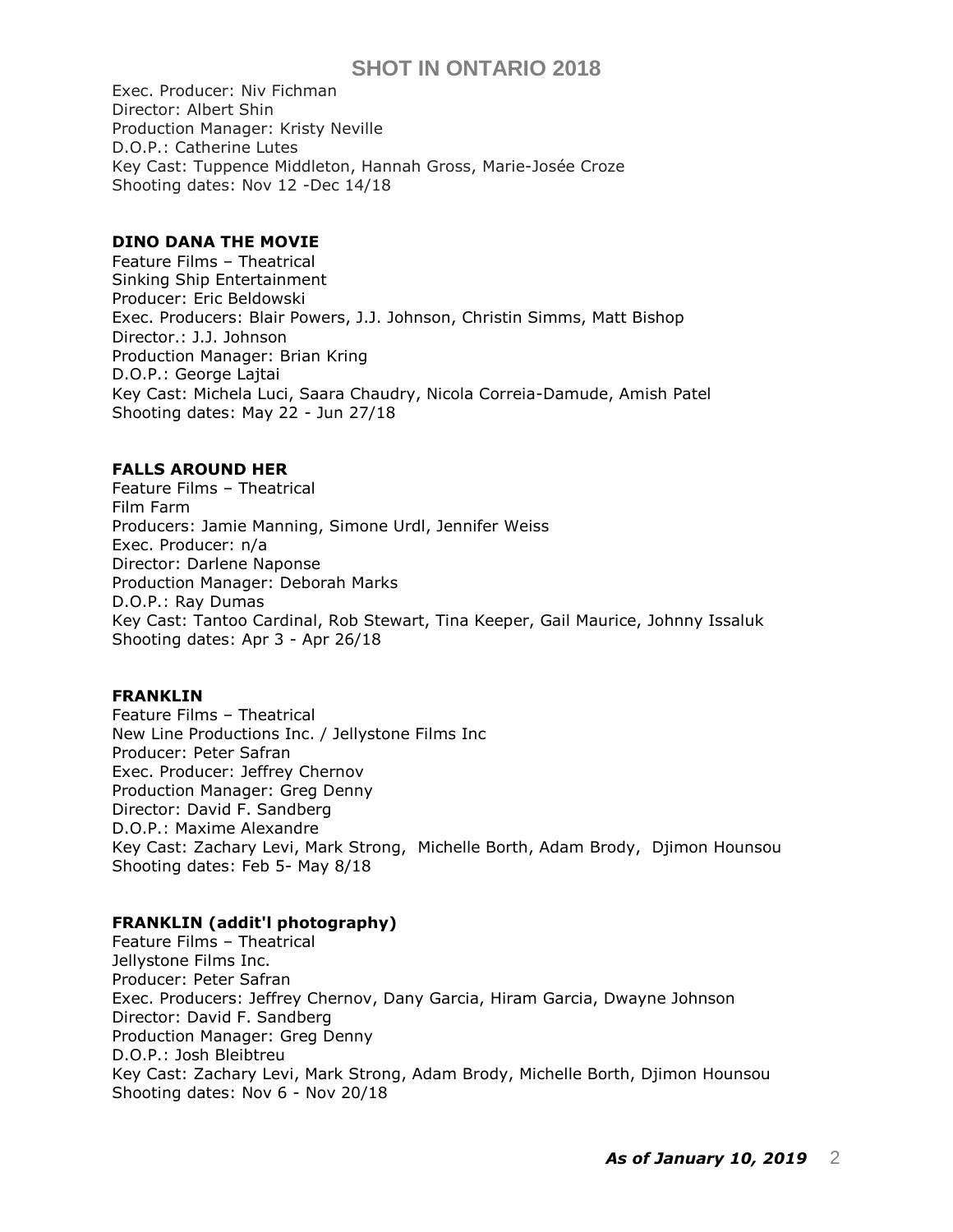#### **GETTING TO KNOW YOU**

Feature Films – Theatrical Paragraph Pictures Inc. Producer: David Gordian Exec. Producer: N/A Director: Joan Carr-Wiggins Production Manager: Borga Dorter D.O.P.: Bruce Worrall Key Cast: Natasha Little, Rupert Penry-Jones, Rachel Blanchard Shooting dates: May 23 - Jun 17/18

#### **GOALIE**

Feature Films – Theatrical Blue Ice Pictures Producers: Steve Solomos, Daniel Iron Exec. Producers: Lance Samuels, Neil Tabatznik Director: Adriana Maggs Production Manager: Szonja Jakovits D.O.P.: Jason Tan Key Cast: [Mark O'Brien,](https://pro.imdb.com/name/nm1975628/) [Kevin Pollak,](https://pro.imdb.com/name/nm0001629/) [Georgina Reilly,](https://pro.imdb.com/name/nm2468050/) [Éric Bruneau,](https://pro.imdb.com/name/nm1923803/) [Steve Byers](https://pro.imdb.com/name/nm0125847/) Shooting dates: Mar 19 - Apr 18/18

#### **GUEST OF HONOUR**

Feature Films – Theatrical Family Viewing Productions Ltd./Film Farm Exec. Producer: Noah Segal Producers: Atom Egoyan, Jennifer Weiss, Simone Urdl Director: Atom Egoyan Production Manager: Stephen Traynor D.O.P.: Paul Sarossy Key Cast: [David Thewlis,](https://pro.imdb.com/name/nm0000667/?ref_=tt_cst_1) [Luke Wilson,](https://pro.imdb.com/name/nm0005561/?ref_=tt_cst_2) [Rossif Sutherland,](https://pro.imdb.com/name/nm1160472/?ref_=tt_cst_3) Sima Fisher, Gage Munroe Shooting dates: Nov. 5 - Dec. 5/18

## **HAMMER**

Feature JoBro Productions, The Screen Asylum, Sara Fost Pictures Producers: Chris Agoston, Allison White, Jonathan Bronfman Exec. Producers: Fraser Ash, Niv Fichman, [Kevin Krikst](https://pro.imdb.com/name/nm2844322/) Director: Christian Sparkes PM: Rosalie Chilelli D.O.P.: Mike McLaughlin Key Cast: Will Patton, Bill Cotton, [Lara Jean Chorostecki,](https://pro.imdb.com/name/nm1892299/) [Mark O'Brien,](https://pro.imdb.com/name/nm1975628/) Connor Price Shooting dates: Sep 4 – Sep 21/18

## **IN THE TALL GRASS**

Feature Films – Theatrical Netflix / Copperheart Producer: Steve Hoban Exec. Producer: Mark Smith Director: Vincenzo Natali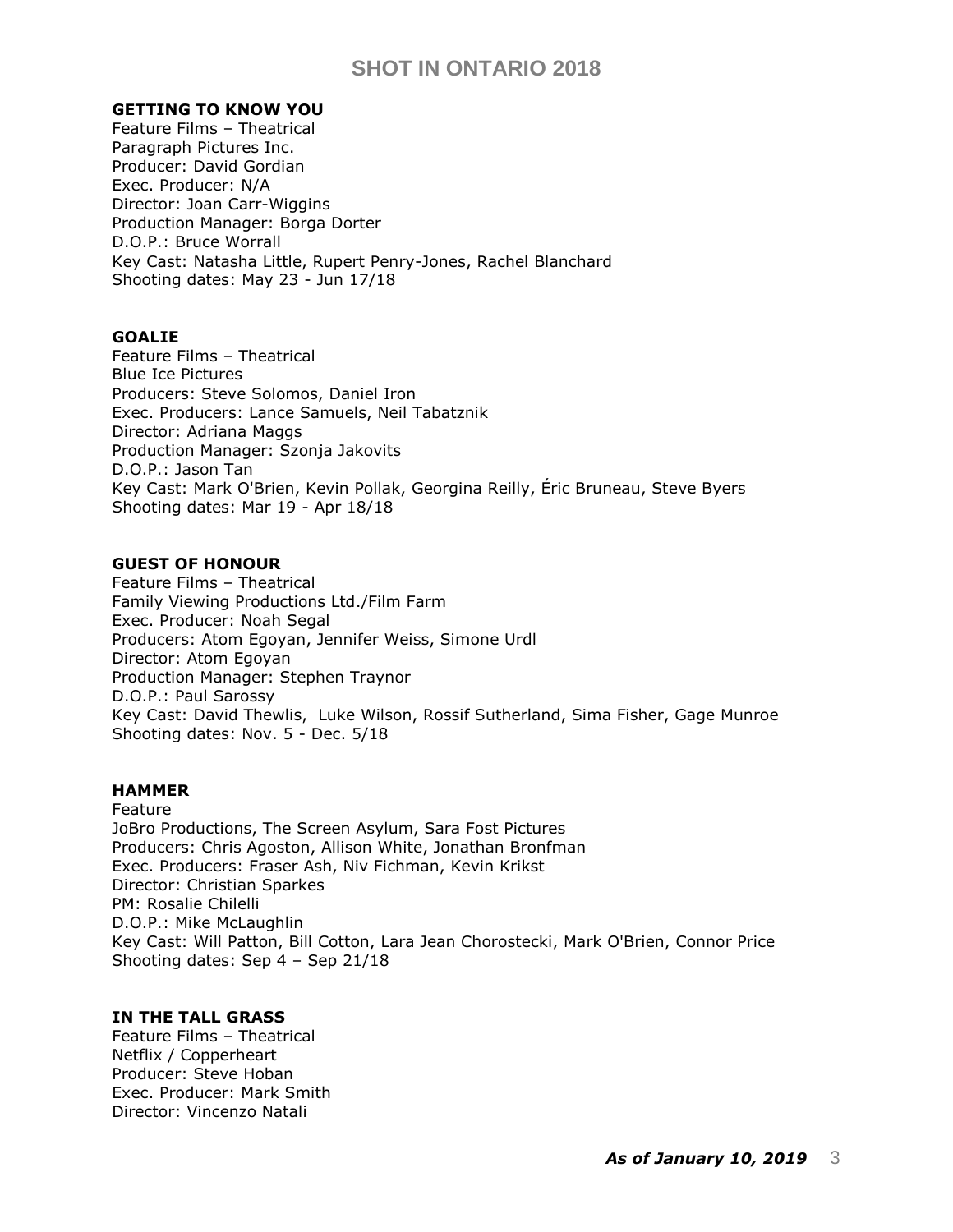Production Manager: Shauna Jamison D.O.P.: Craig Wrobleski Key Cast: Patrick Wilson, Harrison Gilbertson, Rachel Wilson, Laysla De Oliveira Shooting dates: Jul 24 - Sep 12/18

## **IT: CHAPTER TWO (aka LARGO)**

Feature Films – Theatrical Warner Brothers Pictures Exec. Producer: Marty Ewing Producers: Barbara Muschietti, Roy Lee, Dan Lin Director: Andy Muschietti Production Manager: Anna Beben D.O.P.: [Checco Varese](https://pro.imdb.com/name/nm0889678/) Key Cast: [Bill Skarsgård,](https://pro.imdb.com/name/nm0803889/) [Sophia Lillis,](https://pro.imdb.com/name/nm6096118/) [James McAvoy,](https://pro.imdb.com/name/nm0564215/) [Jessica Chastain,](https://pro.imdb.com/name/nm1567113/) [Javier Botet](https://pro.imdb.com/name/nm2306701/) Shooting dates: Jul 3 - Oct 20/18

# **JAMES VS. HIS FUTURE SELF**

Feature Films – Theatrical James Vs Productions Inc. Producers: Jonathan Bronfman, Jonas Chernick, Jordan Walker Exec. Producer: [Jonathan Bronfman](https://pro.imdb.com/name/nm5558225/) Director: Jeremy LaLonde Production Manager: Ryan Reaney D.O.P.: Scott McLellan Key Cast: Jonas Chernick, Daniel Stern, Cleopatra Coleman, Tommie Amber-Pirie, Tara Spencer-Nairn Shooting dates: May 14 - Jun 11/18

# **KILLER HIGH**

Feature Films – Theatrical Blue Ice Pictures Producer: Mary Anne Waterhouse Exec. Producers: Lance Samuels, Daniel Irons Director: Jem Garrard Production Manager: Peter Harvey D.O.P.: Trevor Calverley Key Cast: Kacey Rohl, [Humberly González,](https://pro.imdb.com/name/nm8744341/) [Asha Bromfield,](https://pro.imdb.com/name/nm4329459/) [Varun Saranga, Nikki Duval](https://pro.imdb.com/name/nm3532853/) Shooting dates: May 22 - Jun 9/18

# **LARRY**

Feature Films – Theatrical Amblin Entertainment Producers: Alex Heineman, Andrew Rona Exec. Producer: Alan Blomquist Director: Jacob Chase Production Manager: Jessica Cheung DOP: [Maxime Alexandre](https://pro.imdb.com/name/nm1131817/) Key Cast: [Gillian Jacobs,](https://pro.imdb.com/name/nm1843026/?ref_=tt_cst_1) [John Gallagher Jr.,](https://pro.imdb.com/name/nm0302330/?ref_=tt_cst_2) [Azhy Robertson](https://pro.imdb.com/name/nm7309485/?ref_=tt_cst_3) Shooting dates: Sep 25 - Nov 13/18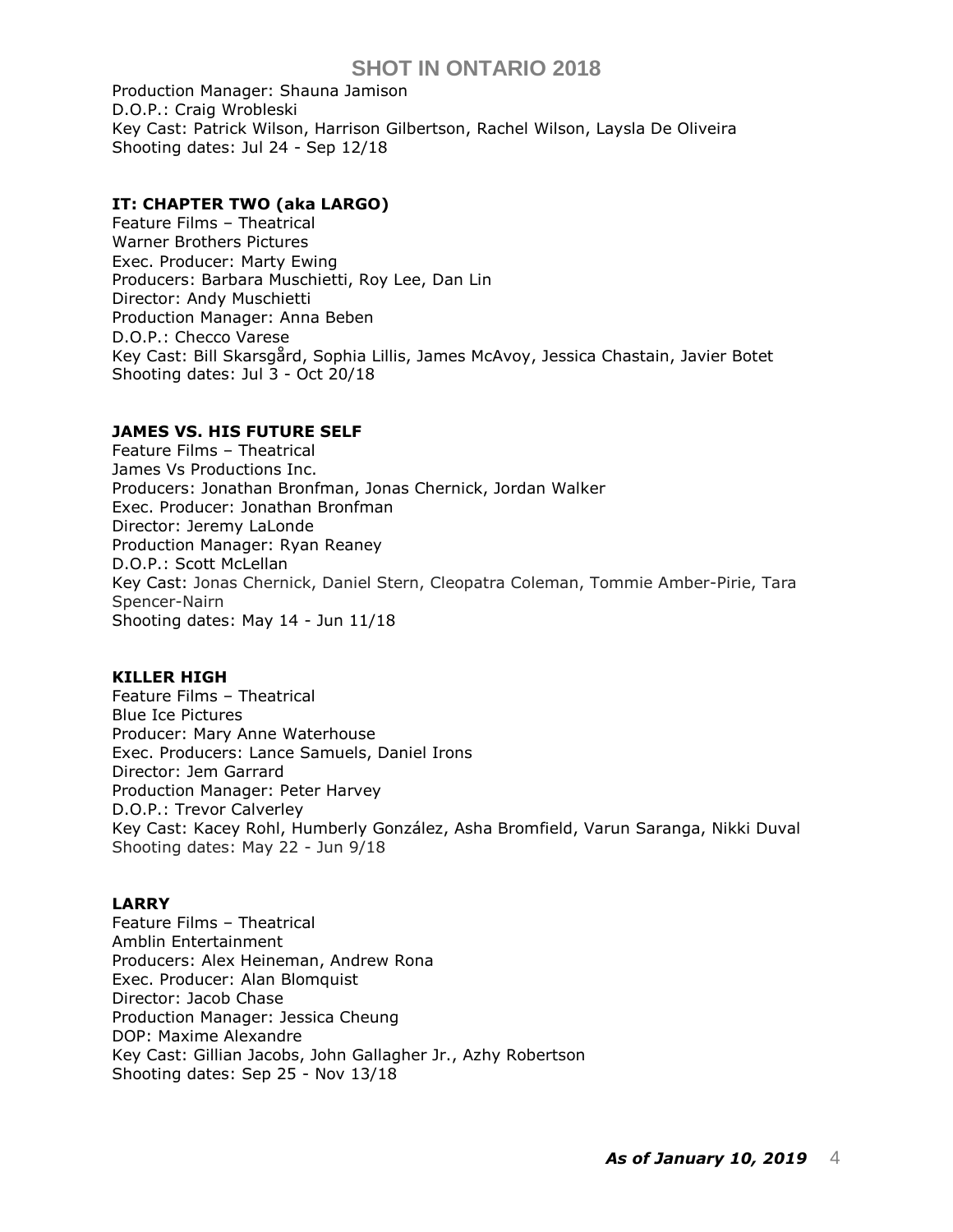#### **MOUTHPIECE**

Feature Films – Theatrical CBC / Telefilm Producers: Christina Piovesan, Jennifer Shin, Patricia Rozema Exec. Producers: Martha McCain, Maria Martin Stanley, Alex Brisbourne, Angela Brisbourne, Kathleen Ramsay, Martha Ramsay Director: Patricia Rozema Production Manager: Brendan Brady D.O.P.: Catherine Lutes Key Cast: Norah Sadava, Amy Nostbakken Shooting dates: Jan 3 - Jan 27/18

#### **MY SPY**

Feature Films – Theatrical STX Entertainment Executive Producer: Michael Flynn Producer: Chris Bender Director: Peter Segal Production Manager: Whitney Brown D.O.P.: Larry Blanford Key Cast: Dave Bautista, Kristen Schall, Ken Jeong, Parisa Fitz-Henley, Sima Fisher Shooting dates: Sep 17 – Dec 4 /18

#### **NATALIE**

Feature Films – Theatrical The Road Back Productions Inc. Producers: Pam McNair, Sally Karam Exec. Producer: Damon D'Oliveira Director: Rama Rau Production Manager: Justin Kelly D.O.P.: Steve Cosens Key Cast: Julia Sarah Stone, Martha Plimpton, Peter Outerbridge Shooting dates: Apr 17 -May 10/18

## **POLAR**

Feature Films – Theatrical Netflix / Constantin Film Producers: Hartley Gorenstein, Jeremy Bolt Exec. Producers: Mads Mikkelsen [,Martin Moszkowicz](https://pro.imdb.com/name/nm0609265/) Director: Jonas Åkerlund Production Manager: Anthony Pangalos D.O.P.: Pär Ekberg Key Cast: Mads Mikkelsen, [Katheryn Winnick,](https://pro.imdb.com/name/nm0935395/) [Vanessa Hudgens](https://pro.imdb.com/name/nm1227814/) Shooting dates: Feb 5 - Mar 30/18

## **RABID (aka ROSEBUD)**

Feature Films – Theatrical Back 40 Pictures Inc. Producers: Michael Walker, John Vidette, Paul LaLonde Executive Producer: n/a Director: Jen Soska, Sylv Soska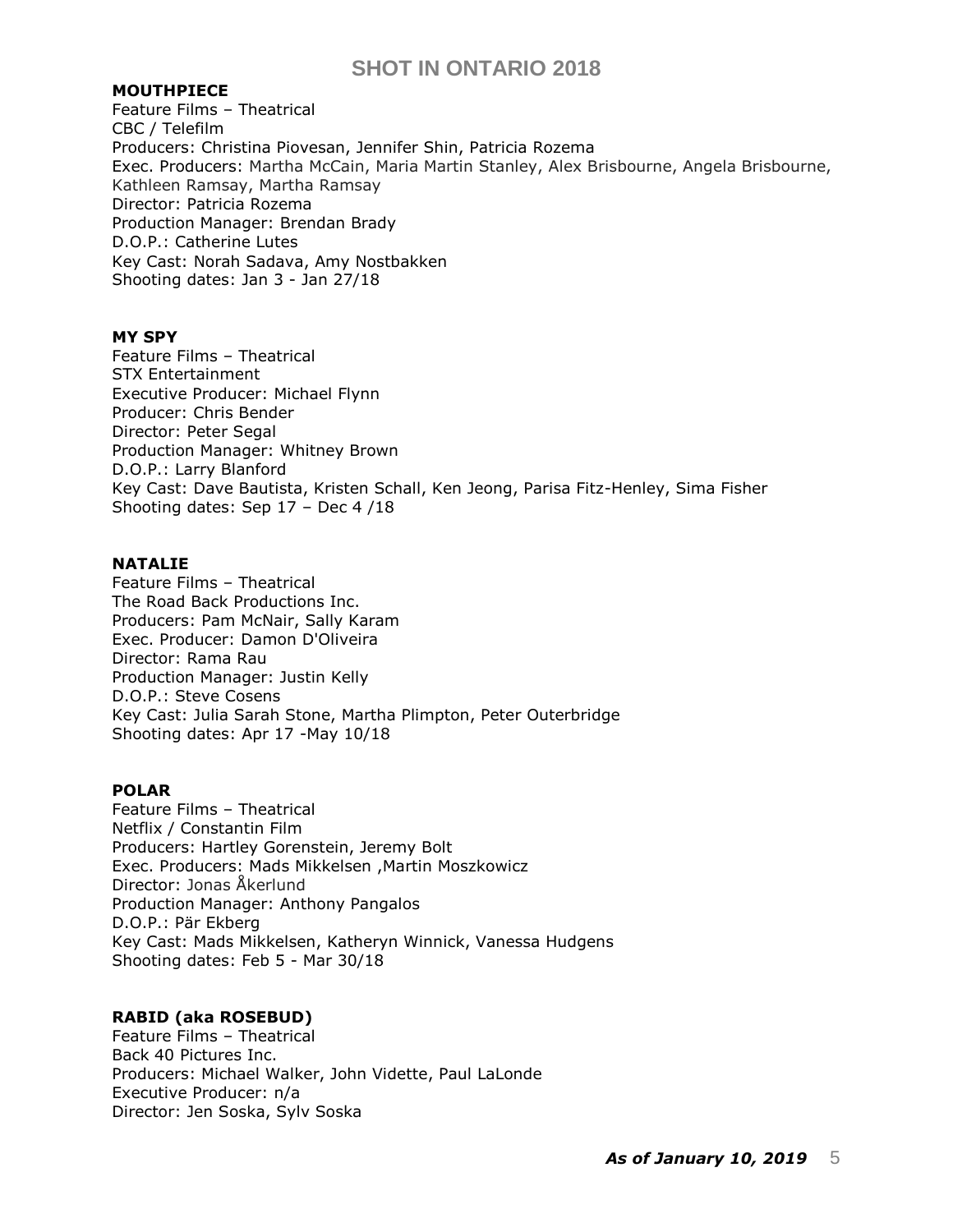Production Manager: Jay Gazeley D.O.P.: Kim Derko Key Cast: Laura Vandervoort Shooting dates: Jul 9 - Aug 8/18

## **RANDOM ACTS OF VIOLENCE**

Feature Films – Theatrical Elevation Pictures Producers: Noah Segal, Randy Manis Exec. Producer: Ricky Tollman Director: Jay Baruchel Production Manager: Matt Code D.O.P: Karim Hussain Key Cast: Jesse Williams, Jordana Brewster, Jay Baruchel Shooting dates: Aug 13 - Sep 8/18

# **READY OR NOT**

Feature Films – Theatrical Fox Searchlight Producer: Tripp Vinson Exec. Producer: Daniel Bekerman Director: Matt Bettinelli-Olpin, Tyler Gillett Production Manager: Ashley Shields-Muir D.O.P.: Brett Jutkiewicz Key Cast: [Samara Weaving,](https://pro.imdb.com/name/nm3034977/) [Andie MacDowell,](https://pro.imdb.com/name/nm0000510/) [Mark O'Brien,](https://pro.imdb.com/name/nm1975628/) Adam Brody, Henry Czerny Shooting dates: Oct 15 - Nov 16/18

## **RUN THIS TOWN**

Feature Films – Theatrical Run This Town Film Inc. Producers: Jonathan Bronfman, Randy Manis, Ricky Tollman Exec. Producers: Anna Garb, Neal Dodson Director: Ricky Tollman Production Manager: Matthew Code D.O.P.: Nick Haight Key Cast: Ben Platt, Nina Dobrev, Mena Massoud, Damian Lewis Shooting dates: Apr 4 - May 2/18

# **SCARY STORIES TO TELL IN THE DARK**

Feature Films – Theatrical Granville Canadian Production Inc. / CBS Films Producers: Guillermo Del Toro, Miles Dale, Sean Daniel, Jason Brown Exec. Producers: Roberto Grande, Joshua Long Director: Andre Ovredal Production Manager: Reggie Robb D.O.P.: Roman Osin Key Cast: [Zoe Margaret Colletti](https://pro.imdb.com/name/nm2292661/) Shooting dates: Aug 27 - Oct 26/18

# **STRANDED**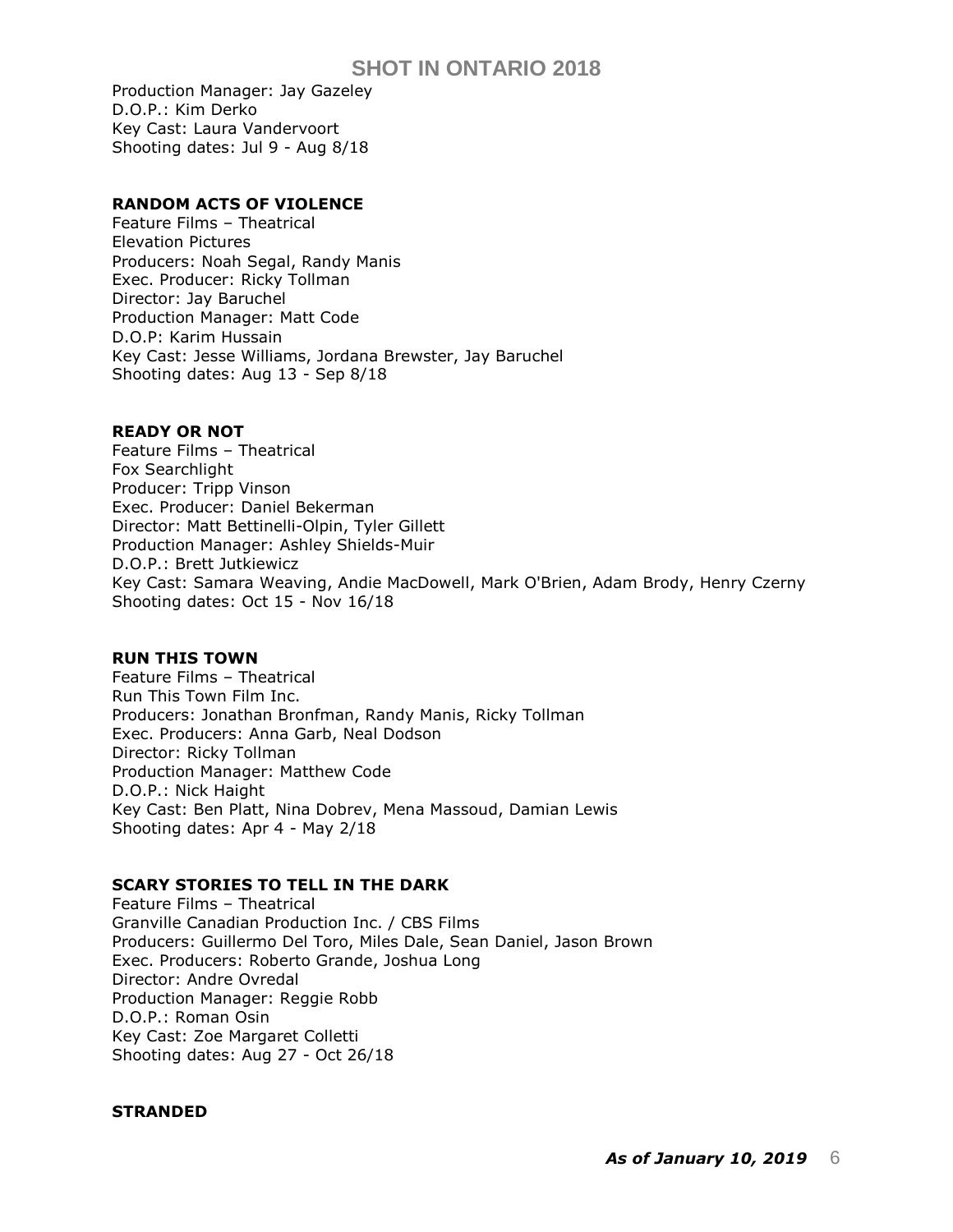Feature Films – Theatrical A Stranded Film Inc. Producer: Borga Dorter Exec. Producer: Brent Cote Director: Jordan Barker Production Manager: Christine Sola D.O.P.: Martin Wojtunik Key Cast: [Hannah Kasulka,](https://pro.imdb.com/name/nm2453033/) Alexander De Jordy, [Corbin Bleu,](https://pro.imdb.com/name/nm0088298/) [Craig Arnold, K](https://pro.imdb.com/name/nm3928595/)yle Mac Shooting dates: Mar 19 - Apr 9/18

## **TAMMY'S ALWAYS DYING**

Feature Films – Theatrical Tammy Productions Inc. Producer: Jessica Adams Exec. Producers: Andrew Bell, Joanne Burstein Director: Amy-Jo Johnson Production Manager: Lori Fischburg D.O.P.: Daniel Grant Key Cast: Felicity Huffman, [Anastasia Phillips,](https://pro.imdb.com/name/nm2107127/) Clark Johnson, Lauren Holly Shooting dates: Nov 12 - Dec 7/18

# **THE ART OF RACING IN THE RAIN**

Feature Films – Theatrical (2nd unit) 20th Century Fox / Fox Toronto Productions Ltd. Producers: Neal Moritz, Patrick Dempsey, Tania Landau Exec. Producers: Donald J. Lee Jr., Joannie Burstein Director: Simon Curtis Production Manager: Whitney Brown D.O.P.: Jeff Zwart Key Cast: [Amanda Seyfried,](https://pro.imdb.com/name/nm1086543/) [Milo Ventimiglia,](https://pro.imdb.com/name/nm0893257/) [Gary Cole,](https://pro.imdb.com/name/nm0170550/) [Kathy Baker, Martin Donovan](https://pro.imdb.com/name/nm0000834/)  Shooting dates: Jul 5 - 8/18

# **THE CHRISTMAS CHRONICLES**

Feature Films – Theatrical Pocket Knife Productions Inc. Producers: Chris Columbus, Michael Barnathan, Mark Radcliffe Executive Producer: Monica Lago-Kaytis Director: Clay Katis Production Manager: Lyn Lucibello D.O.P.: Don Burgess Key Cast: Kurt Russell, Kimberly, Williams, Oliver Hudson, Lamorne Morris, Judah Lewis, Darby Camp Shooting dates: Jan 17/18 - Mar 28/18

## **THE CUBAN**

Feature Films – Theatrical SNAP Films in association with 920 Films Producer: Alessandra Piccione Exec. Producer: Ryan Kimel Director: Sergio Navaretta Production Manager: Stephanie Sonny Hooker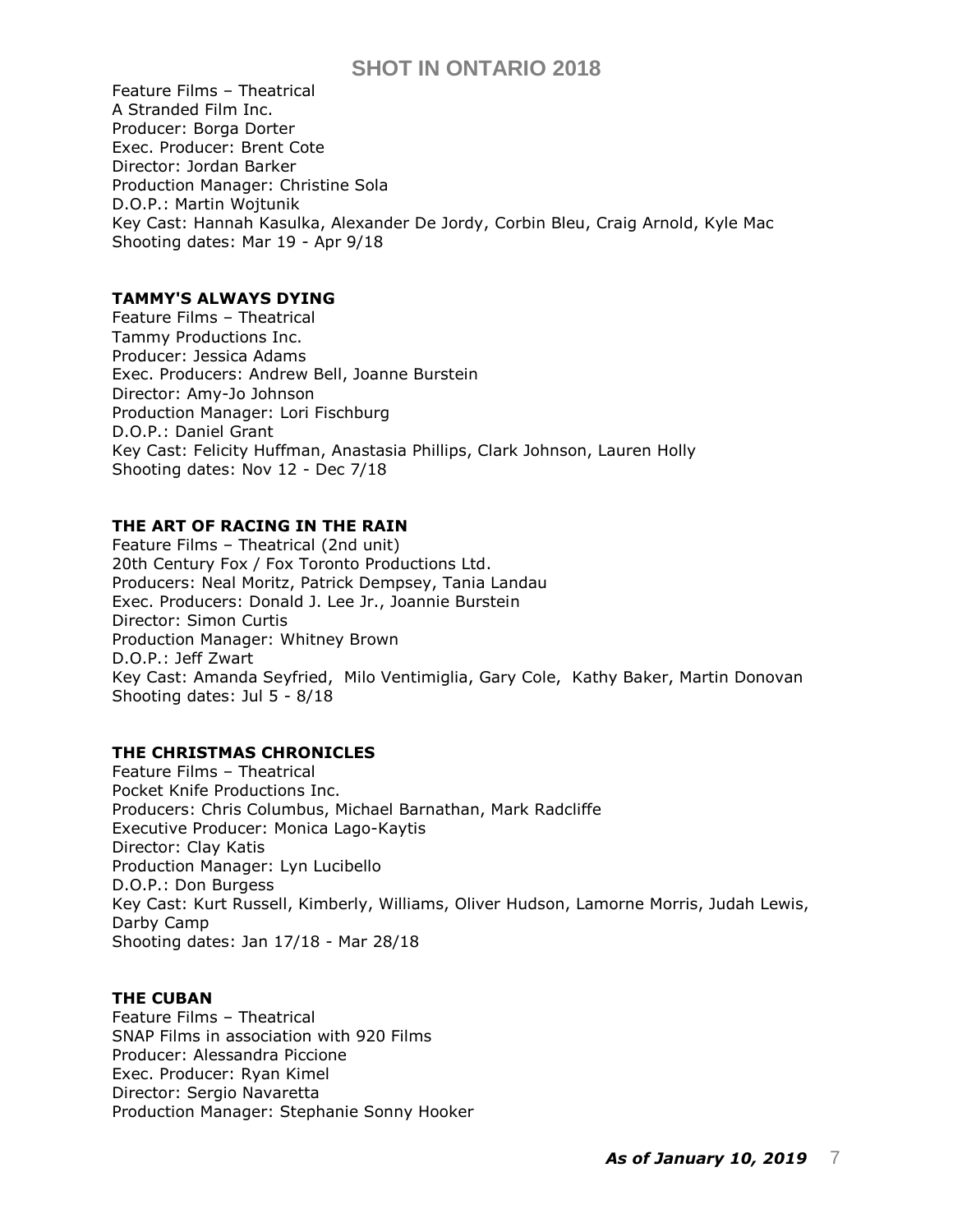D.O.P.: Celiana Cárdenas Key Cast: Louis Gossett Jr., Shohreh Aghdashloo, Lauren Holly, Giacomo Gianniotti, Ana Golja Shooting dates: Apr 16 - May 11/18

## **THE EDUCATION OF FREDRICK FITZELL**

Feature Films – Theatrical Fred Fitzell Films Inc. Producer: Lee Kim Exec. Producers: [Russell Ackerman,](https://pro.imdb.com/name/nm1652438/) Morgan Emmery, Jean-Charles Levy, John Schoenfelder Director: Christopher MacBride Production Manager: Brian Campbell D.O.P.: Brendan Steacy Key Cast: Christopher MacBride, Emory Cohen, Hannah Gross, Keir Gilchrist, Amanda Brugel, Dylan O'Brien, Maika Monroe Shooting dates: Aug 24 - Oct 28/18

## **THE KINDNESS OF STRANGERS**

Feature Films – Theatrical Strada Films Producers: Robin Cass, Sandra Cunningham, Malene Blenkov Exec. Producers: Mark Beilby, Tyson Bidner Director: Lone Scherfig Production Manager: Stephen Traynor D.O.P.: Sebastian Blenkov Key Cast: Zoe Kazan, Andrea Riseborough, Tahar Rahim Shooting dates: Mar 23 - Apr 19/18

## **THE NEST**

Feature Films – Theatrical Elevation Pictures Producers: Ed Guiney, Derrin Schlesinger Exec. Producer: Andrew Lowe Director: Sean Durkin Production Manager: Robbie David D.O.P.: Matyas Erdely Key Cast: Jude Law, Carrie Coon, Anne Reid, Michael Culkin, Michel Alexandre Gonzalez Shooting dates: Sep 4 - Sep 8/18

#### **THE PRODIGY**

Feature Films – Theatrical MGM Producer: Tripp Vinson Exec. Producers: Tara Farney, Daniel Bekerman Director: Nicholas McCarthy Production Manager: Ashley Shields-Muir D.O.P.: Bridger Nielson Key Cast: Taylor Schilling, Peter Mooney, Colm Feore, Brittany Allen, Jackson Robert Scott Shooting dates: Mar 5 - Apr 16/18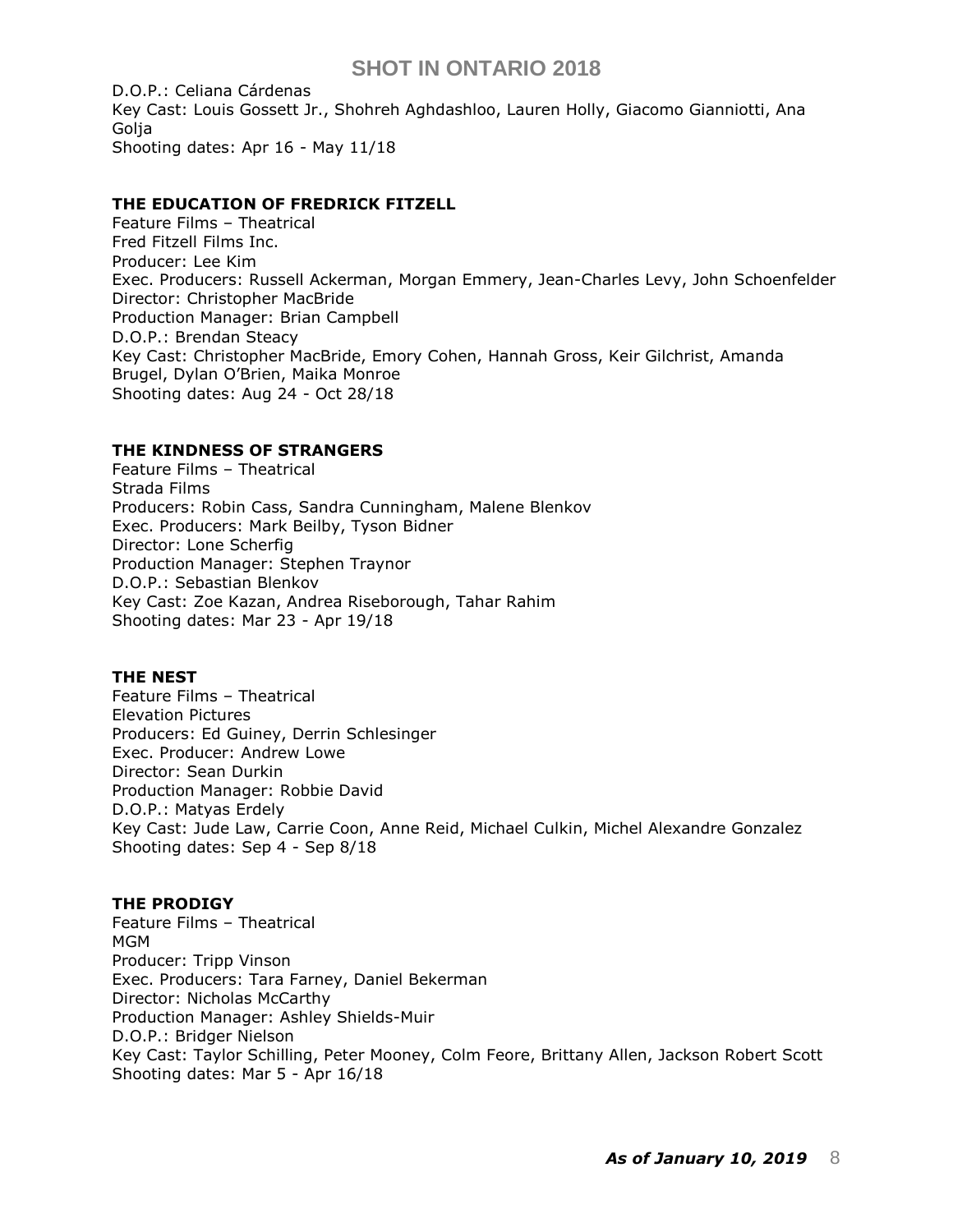## **THE REST OF US**

Feature Films – Theatrical Producer: Katie Nolan, Will Woods Exec. Producer: Damon D'Oliveria Director: Aisling Ching Yee Production Manager: Brendan Brady D.O.P.: Daniel Grant Key Cast: Heather Graham, Sophie Nélisse, [Jodi Balfour,](https://pro.imdb.com/name/nm3341156/) Abigail Pniowsky, Charlie Gillespie Shooting dates: Jun 18 - Jul 13/18

# *Movies for Television / Cable Feature*

## **BELIEVE ME: THE ABDUCTION OF LISA MCVEY**

Movies for Television / Cable Feature Lifetime Producer: n/a Executive Producer: Jeff Vanderwal Director: James Donovan Production Manager: Mary Petryshyn D.O.P.: Sasha Moric Key Cast: Katie Douglas, Rossif Sutherland, David James Elliott Shooting dates: Jul 03 - Jul 21/18

## **CHRISTMAS AT GRAND VALLEY**

Movies for Television / Cable Feature Hideaway Pictures Inc. Producer: David Anselmo Exec. Producers: Alan Ett, Bruce Hendricks Director: Don McCutcheon Production Manager: Effy Papadopoulos D.O.P.: Russ Goozee Key Cast: [Danica McKellar,](https://pro.imdb.com/name/nm0005211/) [Brennan Elliott,](https://pro.imdb.com/name/nm0254392/) Dan Lauria, Hattie Kragten Shooting dates: Oct 9 - Oct 27/8

## **CHRISTMAS BY THE BOOK**

Movies for Television / Cable Feature By The Book Productions Ltd. Producers: Shane Boucher, Curtis Crawford Exec. Producer: Arnie Zipursky Director: Letia Clouston Production Manager: Caitlin Delaney D.O.P.: Mike Tien Key Cast: Chelsea Kane, Drew Seeley Shooting dates: Apr 30 - May 18/18

## **CHRISTMAS GETAWAY**

Movies for Television / Cable Feature Lifetime Producer: Shane Boucher Exec. Producer: Danielle Von Zerneck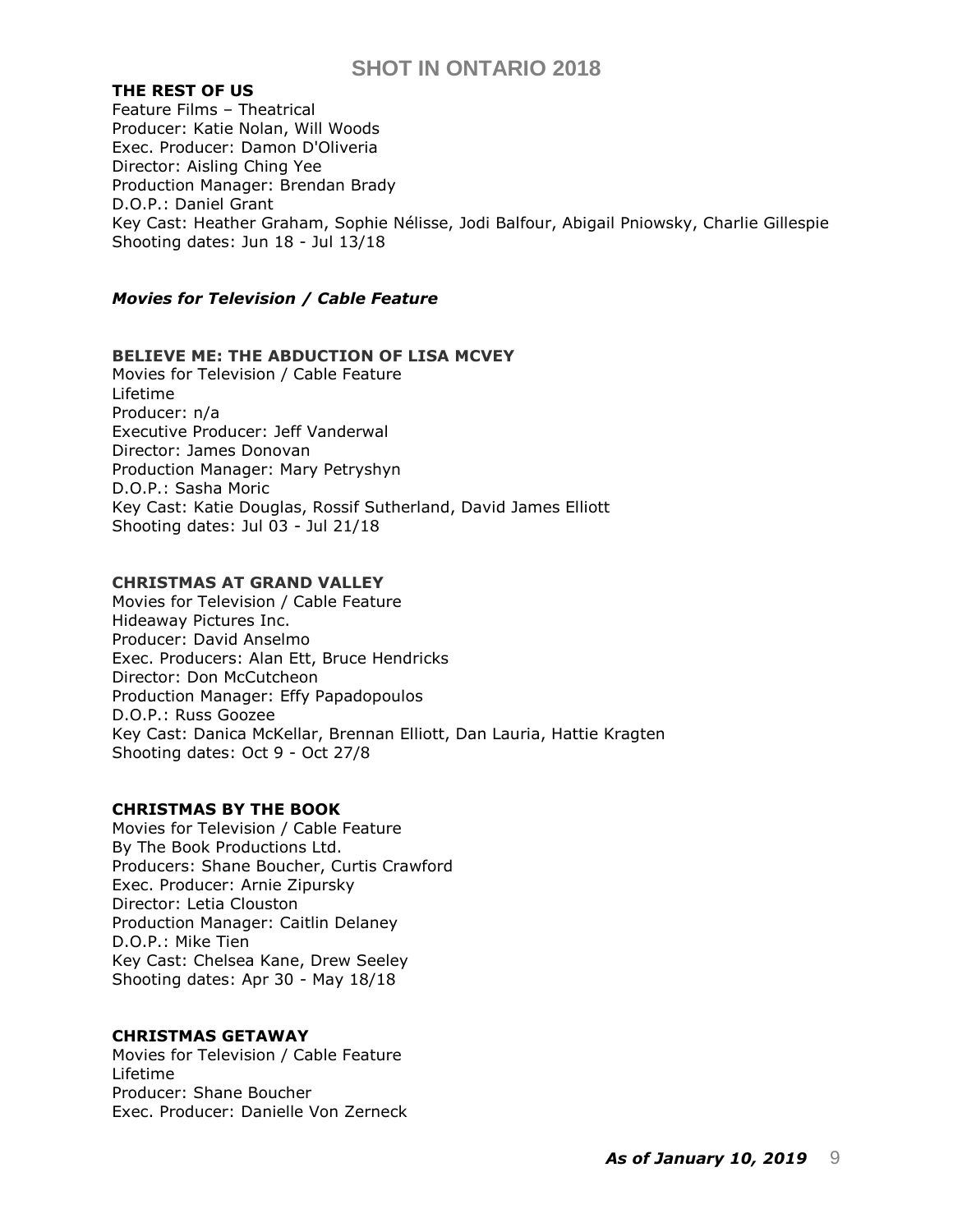Director: Megan Follows Production Manager: Caitlin Delaney D.O.P.: Milan Podsedly Key Cast: Alexandra Breckenridge Shooting dates: Aug 27 - Sep 15/18

## **CHRISTMAS IN LOVE**

Movies for Television / Cable Feature Hallmark Channel Producer: David Anselmo Exec. Producers: [Brad Krevoy,](https://pro.imdb.com/name/nm0471097/) Linda L. Miller, [Jimmy Townsend,](https://pro.imdb.com/name/nm4617191/) Steve N. White Director: Don McBrearty Production Manager: Marc Dassas D.O.P.: Peter Benison Key Cast: [Brooke D'Orsay,](https://pro.imdb.com/name/nm1175262/) Daniel Lissing, Mary-Margaret Humes, Carolina Bartczak, Telysa Chandler Shooting dates: Jun 11 - Jun 29/18

#### **ENTERTAINING CHRISTMAS**

Movies for Television / Cable Feature Chesler Perlmutter Productions Producer: Marek Posival Exec. Producers: Lewis Chesler, David Perlmutter, Rob Vaughn Director: Robin Dunne Production Manager: Marek Posival D.O.P.: Jonathan Yapp Key Cast: [Jodie Sweetin,](https://pro.imdb.com/name/nm0842332/) Brendan Fehr, Tamara Almeida, Ana Araujo Shooting dates: Oct 4 - Oct 23/18

#### **HOMEKILLING QUEEN**

Movies for Television / Cable Feature NB Thrilling Films 8 Inc. Producers: Neil Bregman, Steve Boisvert Exec. Producers: Pierre David, Tom Berry, Sebastian Battro Director: Alexandre Carriere Production Manager: Steve Boisvert D.O.P.: Bill St John Key Cast: Ashley Jones, Kaitlyn Bernard, Kayleigh Shikanai, Krista Bridges, Jennifer Dale Shooting dates: Sep 15 - Oct 5/18

## **IN THE SHADOW OF THE MOON**

Movies for Television / Cable Feature Automatik Entertainment / Netflix Producers: Ben Pugh, Brian Kavanaugh-Jones, Rian Cahill, Linda Moran Exec. Producer: Aaron Barnett Director: Jim Mickle Production Manager: Stephen Traynor D.O.P.: David Lanzenberg Key Cast: Boyd Holbrook Shooting dates: Jul 4 - Aug 27/18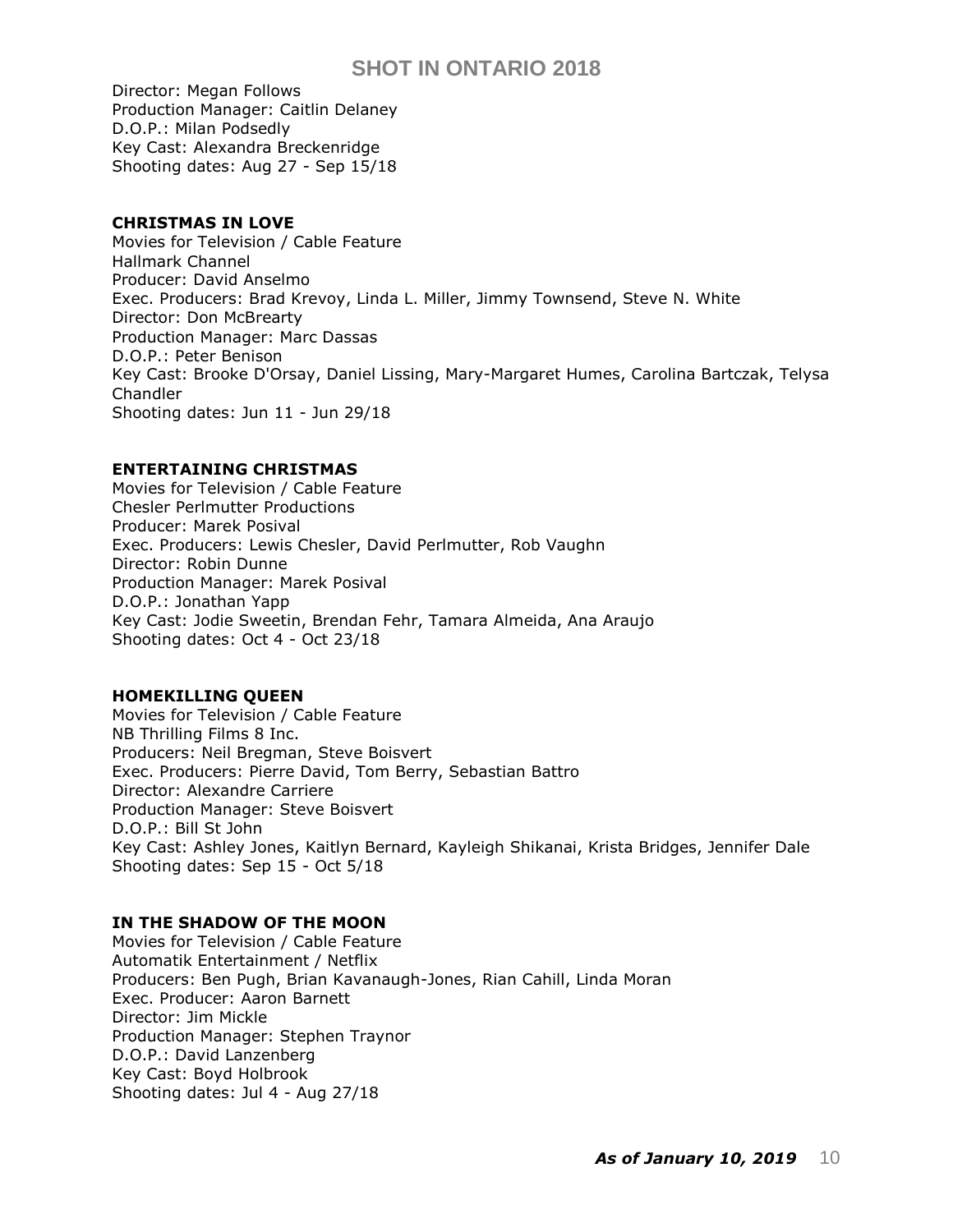## **LOVE ON THE BOOKS**

Movies for Television / Cable Feature Hideaway Pictures Inc. Producers: David Anselmo Exec. Producers: Brad Krevoy, Amy Krell Director: TW Peacocke Production Manager: Marc Dassas D.O.P.: Jonathan Yapp Key Cast: Jen Lilley, Kevin McGarry, Mary-Margaret Humes Shooting dates: Nov 19 - Dec 7/18

#### **NO SLEEP 'TIL CHRISTMAS**

Movies for Television / Cable Feature Princessa Productions Ltd. / Freeform Producer: Mary Pantelidis Exec. Producers: Phil Traill, Brent Shields, Cameron Johann Director: Phil Traill Production Manager: Jeffery Pong D.O.P.: Mark Irwin Key Cast: [Odette Annable,](https://pro.imdb.com/name/nm0951148/) Charles Michael Davis, [Dave Annable,](https://pro.imdb.com/name/nm1616349/) Brittany Bristow, Sheryl Lee Ralph Shooting dates: Jun 25 - Jul 23/18

## **NORTHERN LIGHTS CHRISTMAS**

Movies for Television / Cable Feature Sleighbell Films Inc. Producer: Sally Karam Exec. Producers: [Howard Braunstein,](https://pro.imdb.com/name/nm0105946/) [Sydell Albert](https://pro.imdb.com/name/nm0016596/) Director: Jonathan Wright Production Manager: Justin Kelly D.O.P.: Rudolf Blahacek Key Cast: Ashley Williams, Corey Sevier Shooting dates: Sep 17 – Oct 5/18

## **PRIDE & PREJUDICE & MISTLETOE**

Movies for Television / Cable Feature Hallmark Producer: David Anselmo Exec. Producers: Brad Krevoy, Amy Krell Director: Don McBrearty Production Manager: Marc Dassas D.O.P.: David Makin Key Cast: [Lacey Chabert,](https://pro.imdb.com/name/nm0000327/) Brendan Penny, Sherry Miller, Art Hindle, Anna Hardwick Shooting dates: Oct 1 - Oct 20/18

## **RETURN TO CHRISTMAS CREEK**

Movies for Television / Cable Feature Hideaway Pictures Producer: David Anselmo Exec. Producer: Brad Krevoy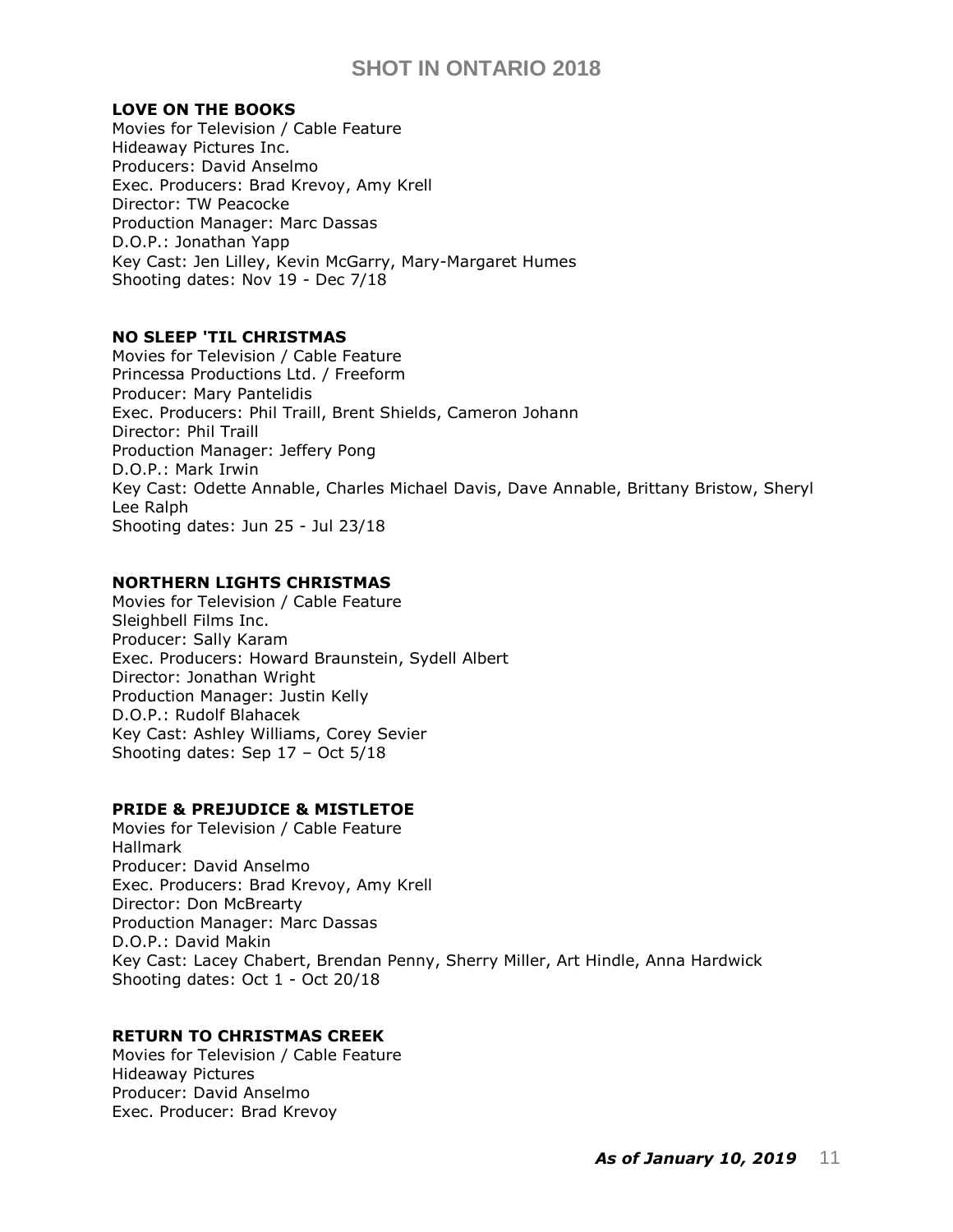Director: Don McBrearty Production Manager: Marc Dassas D.O.P.: Russ Goozee Key Cast: Tori Anderson, Stephen Huszar, Kari Matchett Shooting dates: Aug 7 – 25/18

# **RIVERS CROSSING AT CHRISTMAS**

Movies for Television / Cable Feature Canine Christmas Productions Inc. Producers: Leif Bristow, Borga Dorter Exec. Producer: Leif Bristow Director: Marc Jean Production Manager: Anne Paynter D.O.P.: Russ Goozee Key Cast: Eloise Mumford, Sean Faris Shooting dates: Sep 10 – Sep 28/18

## **SEASON FOR LOVE**

Movies for Television / Cable Feature Hallmark / Breakthrough Entertainment Producers: Ira Levy, Marek Posival Exec. Producer: Michael Larkin Director: Jill Carter Production Manager: Marek Posival D.O.P.: Russ Goozee Key Cast: Autumn Reeser, Marc Blucas, Shelley Thompson, Lola Flanery, Paulino Nunes Shooting dates: Jun 11 - Jun 29/18

# **TERRIFIED AT 17**

Movies for Television / Cable Feature NB Thrilling Films 2 Inc. Producers: Neil Bregman, Steve Boisvert, Curtis Crawford Exec. Producers: Pierre David, Tom Berry, Sebastian Battro Director: Curtis Crawford Production Manager: Steve Boisvert D.O.P.: Bill St John Key Cast: Lindsay Hartley, Kayla Wallace Shooting dates: Jun 9 - Jun 28/18

# **THE CROSSWORD MYSTERIES: A PUZZLE TO DIE FOR**

Movies for Television / Cable Feature Hallmark Channel Producer: David Anselmo Exec. Producer: Brad Krevoy Director: Don McCutcheon Production Manager: Effy Papadopoulos D.O.P.: Peter Benison Key Cast: [Lacey Chabert,](https://pro.imdb.com/name/nm0000327/) [Brennan Elliott,](https://pro.imdb.com/name/nm0254392/) [Barbara Niven,](https://pro.imdb.com/name/nm0018271/) [Genevieve Kang](https://pro.imdb.com/name/nm2002602/) Shooting dates: Aug 27 - Sep 14/18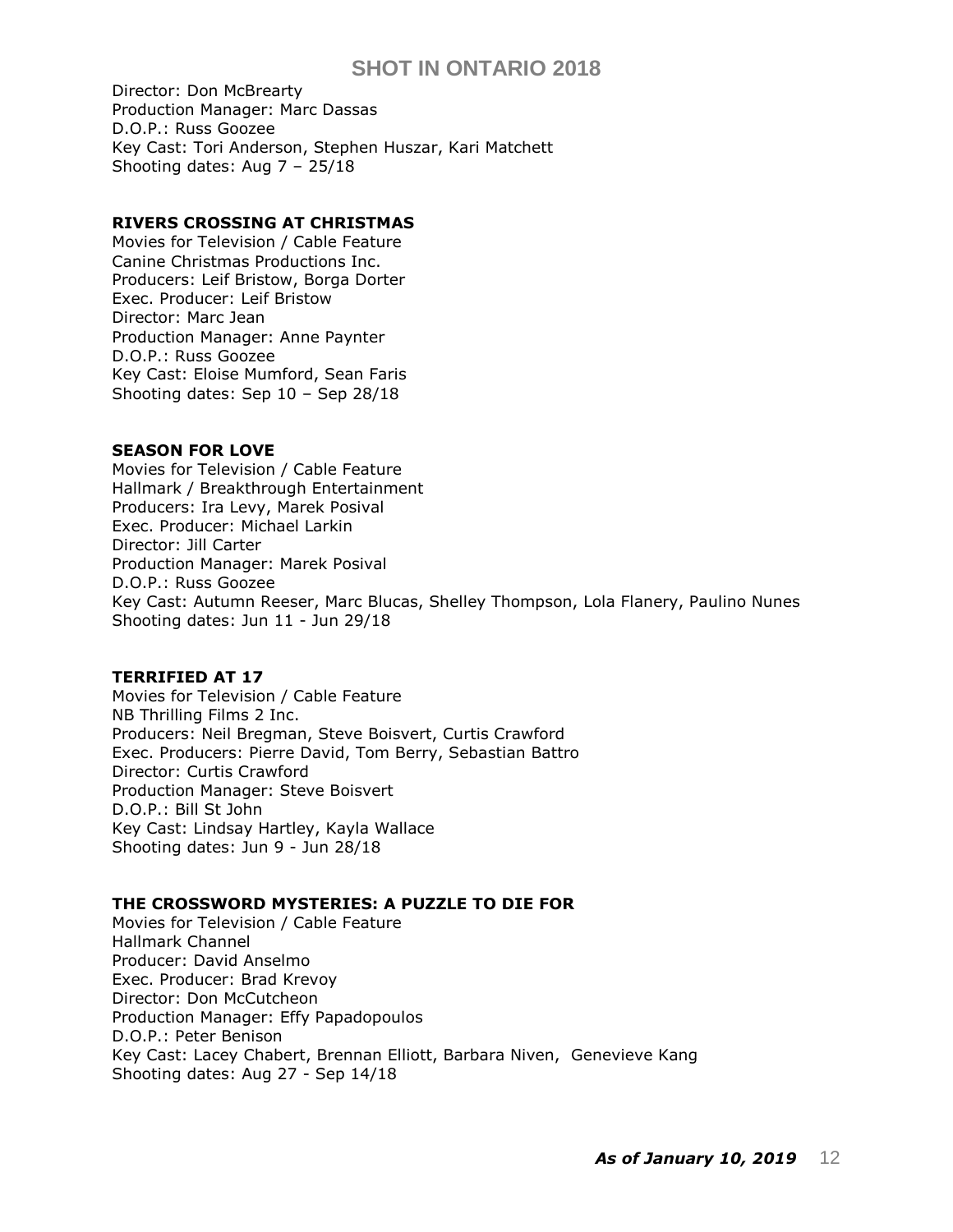## **THE FRIEND SHE MET ONLINE**

Movies for Television / Cable Feature NB Thrilling Films 8 Inc Producers: Neil Bregman, Curtis Crawford, Steve Boisvert Exec. Producers: Pierre David, Tom Berry, Sebastian Battro Director: Curtis Crawford Production Manager: Steve Boisvert D.O.P.: Bill St John Key Cast: Anne Dudek, Morgan Taylor Campbell, Abby Ross Shooting dates: Nov 4 – Nov 24/18

## **THE HOLIDAY CALENDAR**

Movies for Television / Cable Feature Netflix / Sony Producer: David Anselmo Exec. Producers: Brad Krevoy, Amy Krell Director: Bradley Walsh Production Manager: Brian Campbell D.O.P.: Peter Benison Key Cast: [Kat Graham,](https://pro.imdb.com/name/nm0334159/) Ron Cephas Jones, Genelle Williams, Quincy Brown Shooting dates: Apr 2 - Apr 30/18

## **THE TRUTH ABOUT CHRISTMAS**

Movies for Television / Cable Feature DMZ Productions Ltd. Producer: Arnie Zipursky Exec. Producer: Gaylyn Fraiche Director: Jay Karas Production Manager: Caitlin Delaney D.O.P.: David Makin Key Cast: [Kali Hawk,](https://pro.imdb.com/name/nm1589825/) Damon Dayoub, Ali Ghandour, Sydney Van Delft, [Xavier Sotelo](https://pro.imdb.com/name/nm1088071/) Shooting dates: Jul 16 - Aug 3/18

# *Episodic Series*

## **AMERICAN GODS**

Episodic Series Fremantle Media Producer: Lisa Kussner Exec. Producers: Jesse Alexander, Neil Gaiman, Craig Cebielski, Ian McShane Director: Christopher Byrne Production Manager: Jim Mauro D.O.P.: Tico Poulakakis Key Cast: [Ricky Whittle, Emily Browning,](https://pro.imdb.com/name/nm1340638/) Pablo Schreiber, Crispin Glover Shooting dates: May 7 - Aug 31/18

# **ANNE WITH AN E Season 2**

Episodic Series CBC/Netflix Producer: John Calvert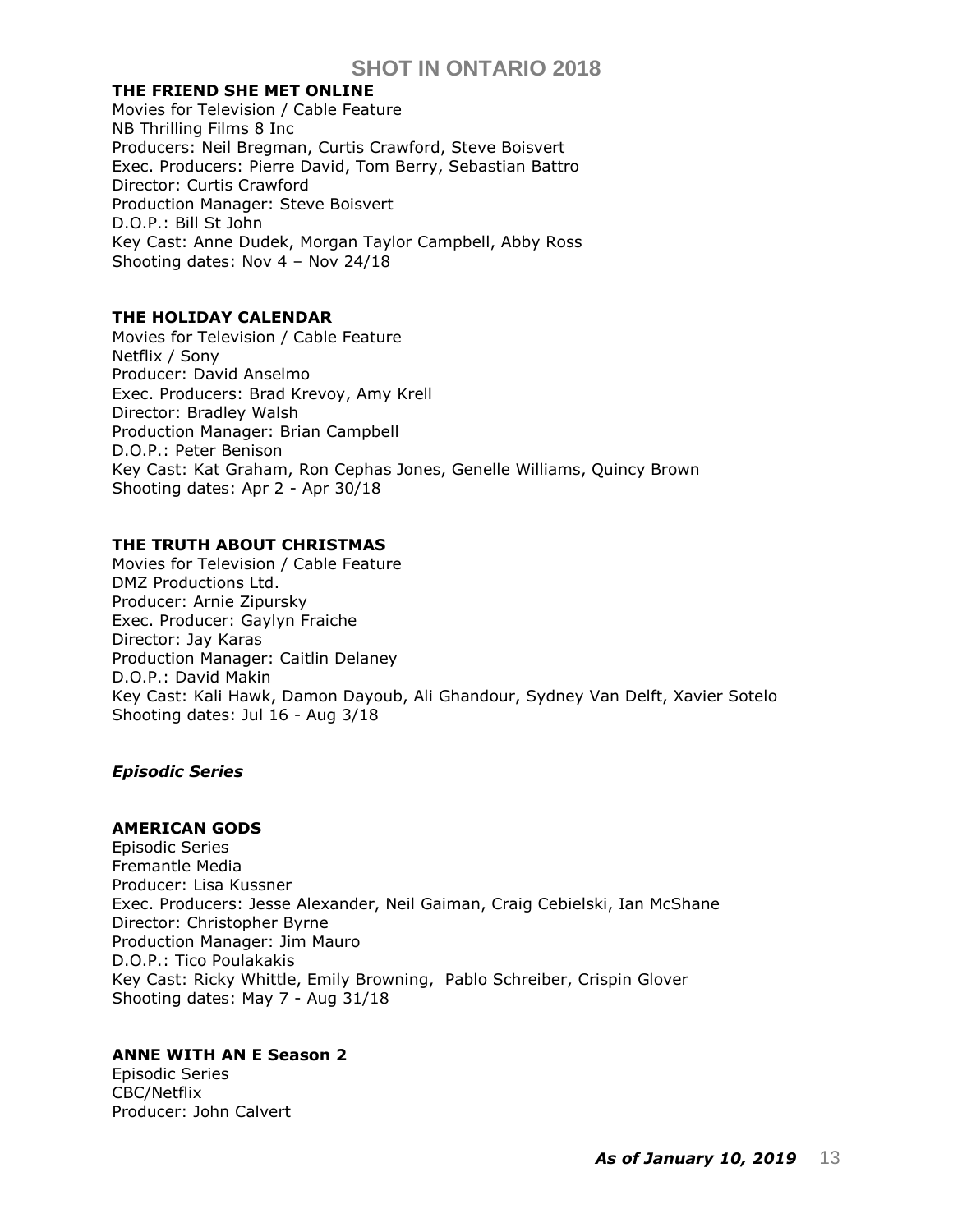Exec. Producers: Miranda de Pencier, Ken Girotti Director: Various Production Manager: Sandra Lum Lock D.O.P.: Jackson Parrell Key Cast: [Amybeth McNulty,](https://pro.imdb.com/name/nm6741374/) Geraldine James, R.H. Thomson, [Dalila Bela,](https://pro.imdb.com/name/nm3629668/) [Lucas Jade](https://pro.imdb.com/name/nm6722749/)  [Zumann](https://pro.imdb.com/name/nm6722749/) Shooting dates: Oct 2/17 - Mar 20/18

## **BARONESS VON SKETCH SHOW Season 4**

Episodic Series BVSS 4 Productions Ontario Inc. Producer: Graham Ludlow Exec. Producers: Jamie Brown, Carolyn Taylor, Meredith MacNeill, Aurora Browne, Jennifer Whalen Director: Jordan Canning, Aleysa Young Production Manager: Kim De Simone D.O.P.: Robert Scarborough Key Cast: Carolyn Taylor, Meredith MacNeill, Aurora Browne, Jennifer Whalen Shooting dates: Sep 24 - Dec 13/18

## **CORONER**

Episodic Series CBC / Muse Ent / Back Alley Producer: Suzanne Colvin-Goulding Exec. Producers: Adrienne Mitchell, Jonas Prupas Director: Various Production Manager: Sarah Deline D.O.P.: Samy Inayeh Key Cast: Serinda Swan Shooting dates: Aug 20 - Nov 7/18

## **CREEPED OUT Season Two**

Episodic Series DHX / Creeped Out Productions II Inc. Producer: Angela Boudreault Exec. Producers: Rob Butler, Bede Blake, Spencer Campbell Director: Bruce MacDonald Production Manager: Michael Stoyanov D.O.P.: Jason Webber Key Cast: Aurora Aksnes, William Romain, Jaiden Cannatelli, Kyle Breitkopf, Maia Bastidas Shooting dates: Aug 20 - Sep 14/18

#### **DARE ME Pilot**

Episodic Series NBC / Universal Cable Productions Producer: Dan Kaplow Exec. Producers: Gina Fattore, Megan Abbott, Michael Lombardo, Sarah Condon, John Logan, Karen Rosenfelt Director: Steph Green Production Manager: Brian Gibson D.O.P.: Zoe White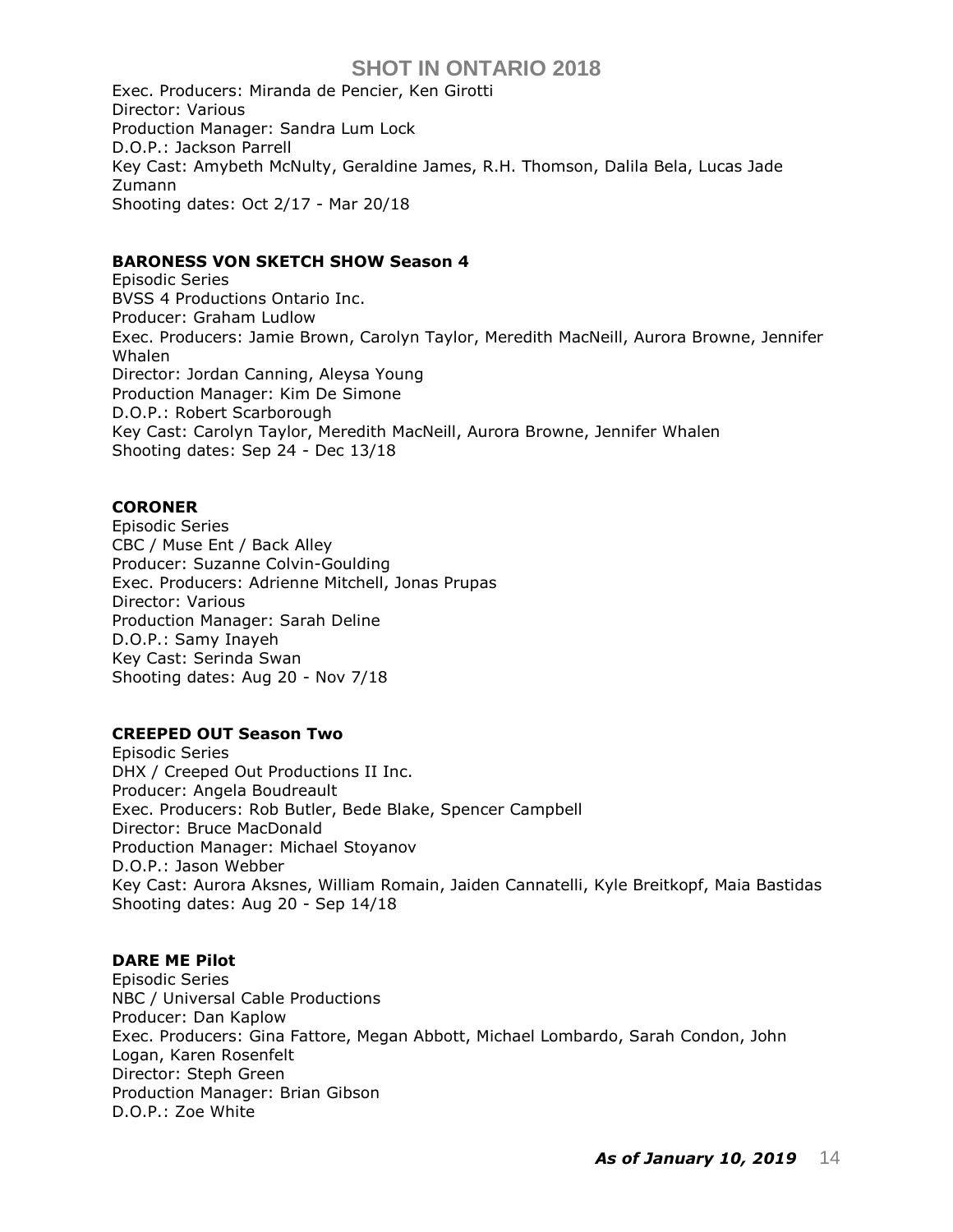Key Cast: Willa Fitzgerald, Alison Thornton, Herizen F. Guardiola, Joyful Drake, [Marlo Kelly](https://pro.imdb.com/name/nm7251080/) Shooting dates: Aug 13 - Aug 30/18

#### **DEPARTURE**

Episodic Series Shaftesbury / Greenpoint Producer: Tina Grewal Exec. Producers: Christina Jennings, Scott Garvie, Patrick Cassavetti, Malcolm MacRury, T.J. Scott Director: T.J. Scott Production Manager: Teresa M. Ho D.O.P.: Craig Wright Key Cast: [Kris Holden-Reid,](https://pro.imdb.com/name/nm0390285/) Rebecca Liddiard, [Tamara Duarte,](https://pro.imdb.com/name/nm2781731/) Mark Rendall, Peter Mensah Shooting dates: Nov 10 - Dec 18/18

## **DESIGNATED SURVIVOR Season 2**

Episodic Series Designated 1 Ltd. Producer: Llewellyn Wells Exec. Producers: Chris Grismer, Joe Lazarov Director: Various Production Manager: Wanda Chaffey D.O.P.: Jeff Mygatt, Michael Storey Key Cast: Kiefer Sutherland, Natascha McElhone, Maggie Q, Kal Penn, Adan Canto, Italia Ricci La Monica Shooting dates: Jul 4/17 - Mar 31/18

#### **DESIGNATED SURVIVOR Season 3**

Episodic Series eOne / Netflix Producer: Chris Hatcher Exec. Producer: Kiefer Sutherland, Peter Noah Director: Various Production Manager: Chris Hatcher D.O.P.: Mike McMurray, David Harp Key Cast: Kiefer Sutherland, Adan Canto, Italia Ricci, Kal Penn, Maggie Q Shoot dates: Oct 15/18 - Feb 12/19

#### **DINO DANA Season 4**

Episodic Series Sinking Ship Entertainment Producer: Eric Beldowski Exec. Producers: Blair Powers, J.J. Johnson, Christin Simms, Matt Bishop Director: Various Production Manager: Brian Kring D.O.P.: George Lajtai Key Cast: Michela Luci, Saara Chaudry, Nicola Correia-Damude, Amish Patel Shooting dates: Nov 28/17 - Mar 23/18

#### **ENDLINGS**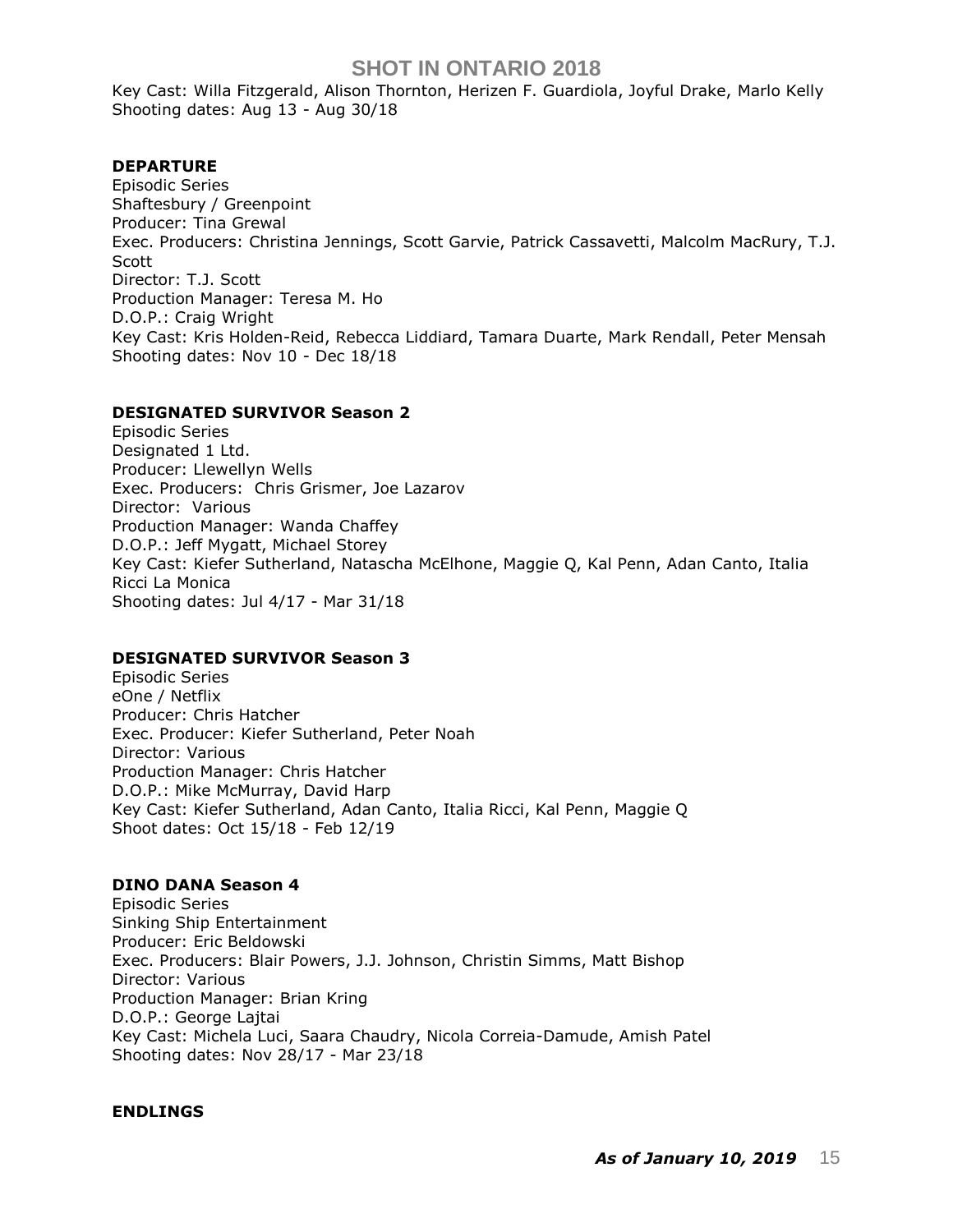Episodic Series Sinking Ship Entertainment Inc. Producer: Eric Beldowski Exec. Producers: Blair Powers, J.J. Johnson, Christin Simms, Matt Bishop Director: Various Production Manager: Brian Kring D.O.P.: George Lajtai Key Cast: Kamaia Fairburn, Edison Grant, Michela Luci, Cale Thomas Ferrin, Neil Crone, Oyin Oladejo Shooting dates: Aug 22 - Nov 23/18

# **FALLING WATER Season 2**

Episodic Series GEP Falling Water Inc. Producer: Terry Gould Exec. Producers: Gale Anne Hurd, Phillip Kobylanski, Remi Aubuchon Director: Various Production Manager: Anna Beben D.O.P.: Miroslaw Baszak Key Cast: [David Ajala,](https://pro-labs.imdb.com/name/nm2916966/?ref_=tt_cst_1) [Lizzie Brocheré,](https://pro-labs.imdb.com/name/nm1227053/?ref_=tt_cst_2) [Will Yun Lee,](https://pro-labs.imdb.com/name/nm0498449/?ref_=tt_cst_3) [Kai Lennox,](https://pro-labs.imdb.com/name/nm0502097/?ref_=tt_cst_4) [Anna Wood](https://pro-labs.imdb.com/name/nm3580571/?ref_=tt_cst_5) Shooting dates: Aug 8/17 - Feb 18/18

## **FRANKIE DRAKE MYSTERIES Season 2**

Episodic Series **Shaftesbury** Producer: Teresa Ho Exec. Producers: Christina Jennings, Scott Garvie Director: Ruba Nadda Production Manager: Carmen Arndt D.O.P.: Stephen Reizes Key Cast: Lauren Lee Smith, Chantel Riley, Rebecca Liddiard, Sharron Mathews Shooting dates: May 9 - Aug 28/18

# **GREENFIELDS (AKA BAJILLIONAIRES) Season 1**

Epitome Pictures Inc. Producers: Floyd Kane, Jim Corston, Angela Boudreault Exec. Producers: Charles Bishop, Derek Harvie Director: Various Production Manager: Andrew Munro D.O.P.: Jason Webber Key Cast: [Adrianna Di Liello,](https://pro.imdb.com/name/nm5276369/) Arista Arhin, [Alec Dahmer,](https://pro.imdb.com/name/nm8887337/) Ricardo Ortiz, Mya Singh Shooting dates: May 22 - Aug 2/18

# **HANDMAID'S TALE Season 3**

Episodic Series Take 5 Productions Inc. / Gilead 3 Productions Inc. Producer: Kim Todd Exec. Producers: Bruce Miller, Warren Littlefield, Elizabeth Moss, Daniel Wilson, Fran Sears Director: Various Production Manager: Gina Fowler D.O.P.: Zoe White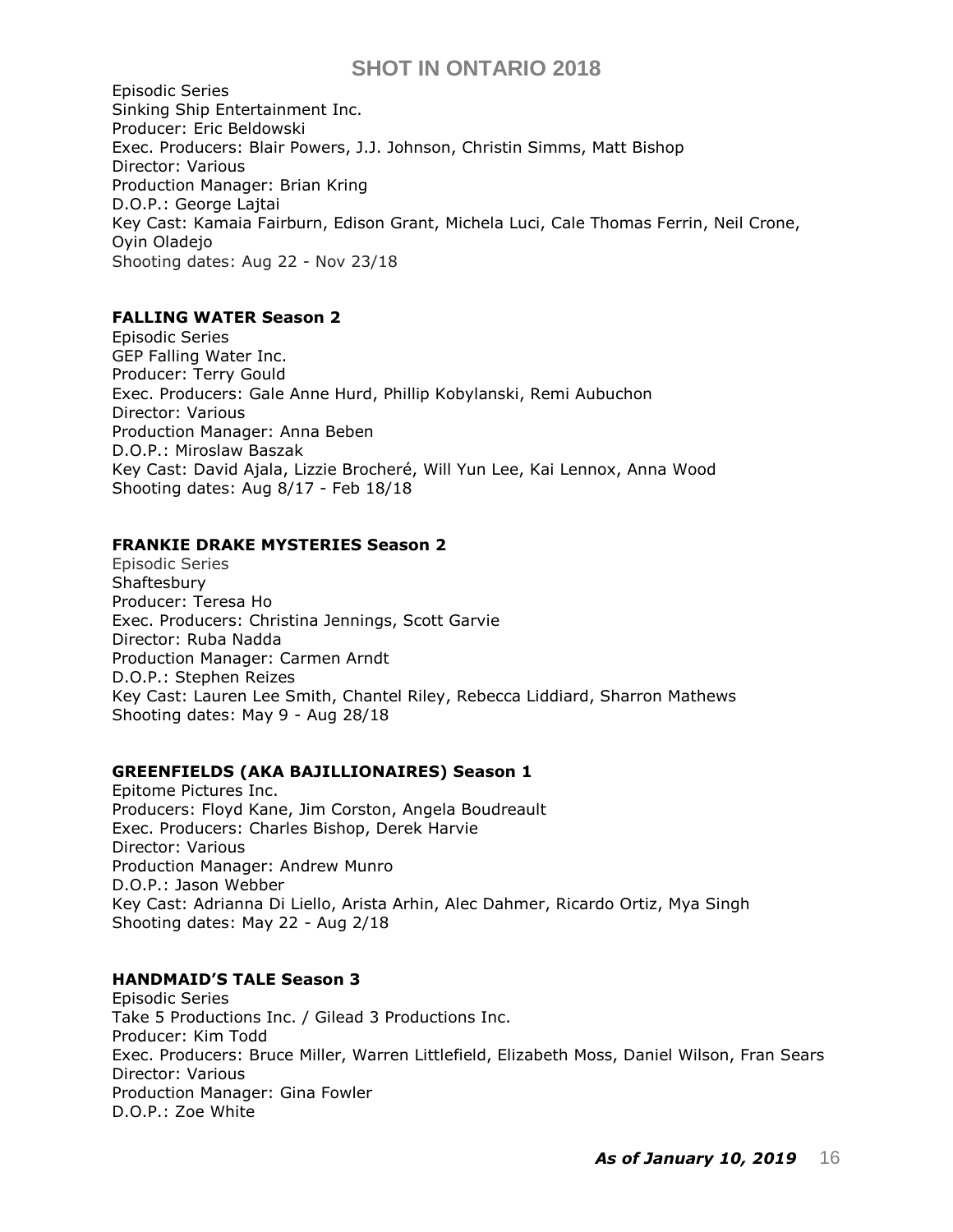Key Cast: Elizabeth Moss, Yvonne Strahovski, Joseph Fiennes, Max Minghella, Amanda Brugel, Alexis Bledel, Madeline Brewer, Samira Wiley, Ann Dowd, O-T Fagbenle Shooting dates: Oct 1 - Apr 1/19

#### **HOLLY HOBBIE Season 1**

Episodic Series Aircraft Pictures Producers: Andrew Rosen, Anthony Leo Exec. Producers: Matthew Wexler Director: Stefan Brogren, Mars Horodski, Megan Follows Production Manager: Avi Federgreen D.O.P.: Mitch Ness Key Cast: Sara Botsford, Saara Chaudry, [Marcus Cornwall,](https://pro.imdb.com/name/nm9180126/) Kate Moyer, Charles Vandervaart Shooting dates: May 7 - Jun 11/18

#### **HOT ZONE**

Episodic Series – Mini Fox TV Producer: Lena Cordina Exec. Producers: Brian Peterson, Kelly Souders, Lynda Obst, David Zucker, Jim Hart Director: Michael Uppendahl Production Manager: Chris Shaw D.O.P.: Cameron Duncan Key Cast: [Liam Cunningham,](https://pro.imdb.com/name/nm0192377/) [James D'Arcy,](https://pro.imdb.com/name/nm0195439/) [Noah Emmerich,](https://pro.imdb.com/name/nm0001187/) Topher Grace, Paul James Shooting dates: Sep 13 - Nov 16/18

## **IMPULSE Season 1**

Episodic Series GEP Impulse B Inc. Producer: Kim Todd Exec. Producers: David Bartis, Gene Klein, Lauren LeFranc Director: Various Production Manager: Shauna Jamison D.O.P.: David Greene Key Cast: [Maddie Hasson,](https://pro.imdb.com/name/nm4487976/) Sarah Desjardins, Enuka Okuma, [Craig Arnold,](https://pro.imdb.com/name/nm3928595/) [Tanner Stine](https://pro.imdb.com/name/nm6003345/) Shooting dates: Oct 10/17 - Jan 26/18

## **IN THE DARK**

TV Pilot CN Pilot Productions Inc. Producers: Frank Siracusa, John Weber, Andrea Raffaghello Exec. Producers: [Corinne Kingsbury, B](https://pro.imdb.com/name/nm1330716/)en Stiller, Nicholas Weinstock Director: Michael Showalter Production Manager: David Vaughan D.O.P.: [Brian Burgoyne](https://pro.imdb.com/name/nm1125431/) Key Cast: [Perry Mattfeld,](https://pro.imdb.com/name/nm3018183/) Brooke Markham Shooting dates: Mar 12 - Mar 27/18

## **IN THE DARK Season 1**

Episodic Series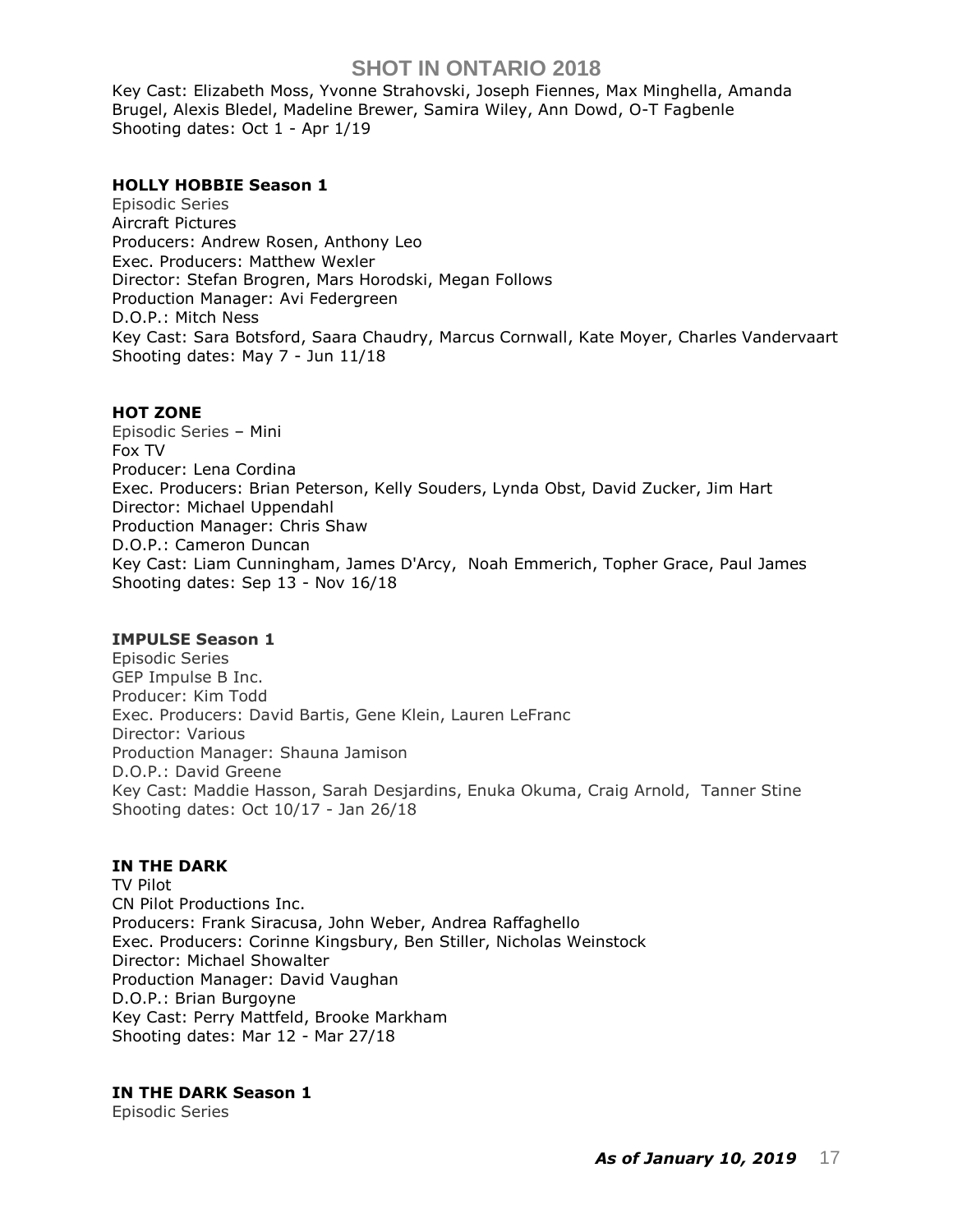#### A G Films Canada Inc.

Producers: Frank Siracusa, Ben Stiller, John Weber, Jackie Cohn Exec. Producers: Jackie Cohn, Corinne Kingsbury Director: [Norman Buckley,](https://pro.imdb.com/name/nm0118665/?ref_=tt_fm_dir) [Brian Dannelly,](https://pro.imdb.com/name/nm0200380/?ref_=tt_fm_dir) [Anna Mastro,](https://pro.imdb.com/name/nm1457361/?ref_=tt_fm_dir) [Michael Showalter](https://pro.imdb.com/name/nm0795290/?ref_=tt_fm_dir) Production Manager: David Vaughan D.O.P.: [Brian Burgoyne](https://pro.imdb.com/name/nm1125431/?ref_=tt_fm_ci) Key Cast: [Perry Mattfeld,](https://pro.imdb.com/name/nm3018183/) Brooke Markham, Keston John, Casey Deidrick, Kathleen York Shooting dates: Aug 6 - Dec 21/18

#### **JELLYBEAN**

Episodic Series - Mini New Metric Media / Sphere Media Producer: Paula J. Smith Exec. Producers: Mark Montefiore, Josee Vallee Dir.: Jeff Renfore, Molly McGlynn Production Manager: Kim de Simone D.O.P.: Dylan Macleod Key Cast: Kim Coates Shooting dates: Apr 23 - Jun 22/18

## **JETT (formerly QUEEN OF THIEVES) Season 1**

TV Series HBO / Cinemax Producer: Kathy Landsberg Exec. Producers: Sebastian Gutierrez, Mark Stern, Carla Gugino Director: Sebastian Gutierrez Production Manager: Brandon Tataryn D.O.P. Cale Fino Key Cast: Carla Gugino Shoot: June 11 - Nov 16/18

## **KILLJOYS Seasons 4-5**

Episodic Series Temple Street Producer: Claire Welland Exec. Producers: Michelle Lovretta, Adam Barken, Karen Trobetzkoy Director: Various Production Manager: Stefan Steen D.O.P.: Michael Marshall Key Cast: Hannah John-Kamen, Aaron Ashmore, Luke MacFarlane. Shooting dates: Jan 29 - Sep 25/18

## **KIM'S CONVENIENCE Season 3**

Episodic Series CBC Producers: Ivan Fecan, Sandra Cunningham Exec. Producers: Ivan Fecan, Alexandra Raffé Director: Various Production Manager: Derek Rappaport D.O.P.: Fraser Brown Key Cast: Paul Sun-Hyung Lee, Jean Yoon, [Andrea Bang,](https://pro.imdb.com/name/nm4490375/) Simu Liu, Andrew Phung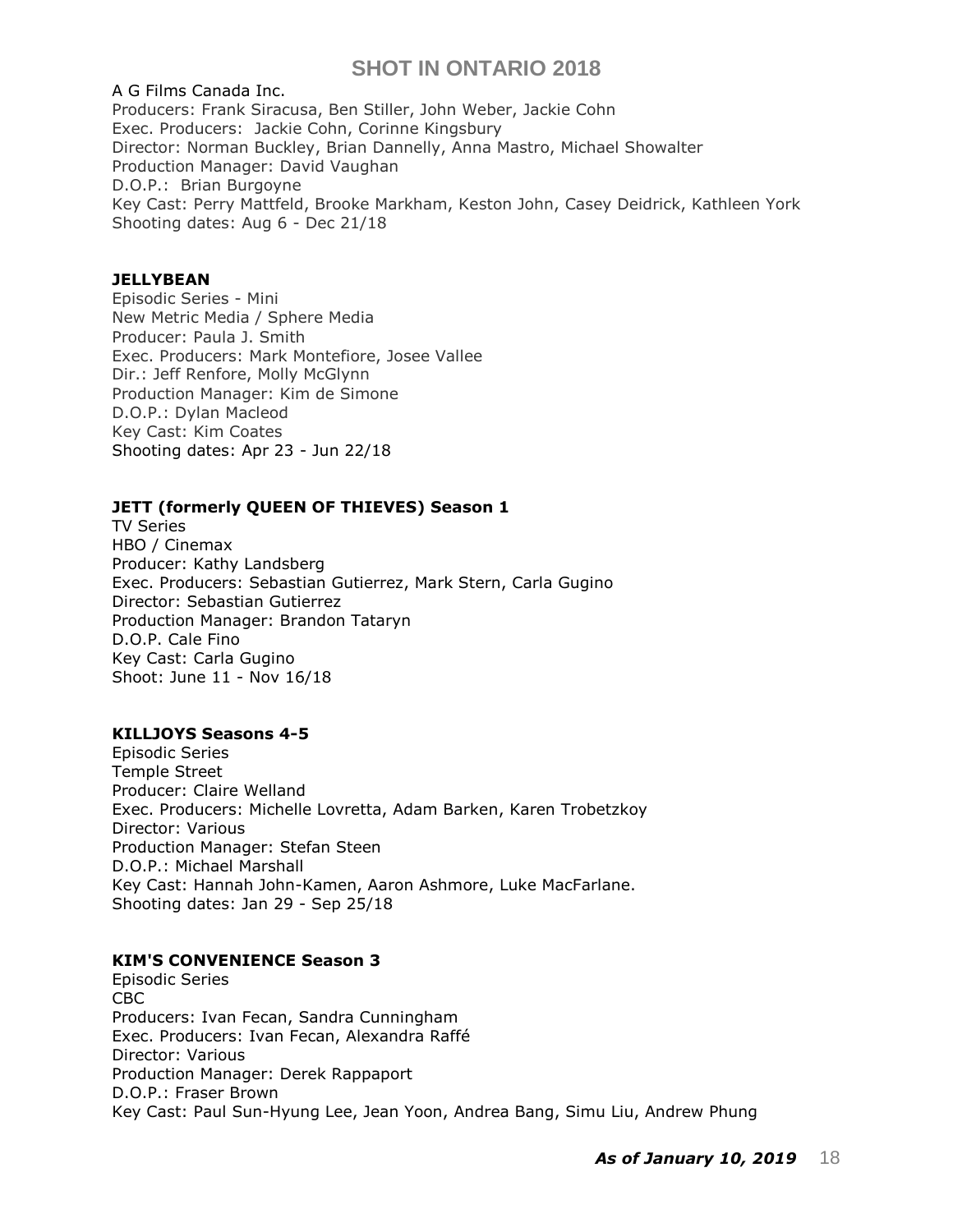Shooting dates: May 14 - Jul 27/18

## **LETTERKENNY Season 4**

Episodic Series Crave TV Producer: Kara Haflidson Exec. Producer: Mark Montefiore Director: Jacob Tierney Production Manager: Chris Danton D.O.P.: Jim Westenbrink Key Cast: Jared Kesso, Nathan Dales, [Michelle Mylett,](https://pro.imdb.com/name/nm5572919/) K. Trevor Wilson, Dylan Playfair Shooting dates: Jul 30 - Aug 27/18

## **LETTERKENNY Season 4, Block B**

Episodic Series Crave TV Producer: Kara Haflidson Exec. Producer: Mark Montefiore Director: Jacob Tierney Production Manager: Chris Danton D.O.P.: Jim Westenbrink Key Cast: Jared Kesso, Nathan Dales, [Michelle Mylett,](https://pro.imdb.com/name/nm5572919/) K. Trevor Wilson, Dylan Playfair Shooting dates: Nov 5 – Nov 30/18

## **MAGNESIUM**

Episodic Series Sinking Ship Entertainment Producer: Sari Friedland Exec. Producer: Blair Powers, Christin Simms, JJ Johnson Director: Luke Matheny + Various Production Manager: Andrew G. Munro D.O.P.: George Lajtai Key Cast: To be confirmed Shooting dates: Dec. 2 /18 – Jul 18/19

# **MURDOCH MYSTERIES Season 12**

Episodic Series Shaftesbury Films Inc. Producer: Stephen Montgomery Exec. Producers: Christina Jennings, Scott Garvie Director: Various Production Manager: Jeremy Hood D.O.P.: Yuri Yakibuw Key Cast: Yannick Bisson, Helene Joy, Jonny Harris, Thomas Craig Shooting dates: May 14 - Nov 6/18

# **NORTHERN RESCUE Season 1**

CBC / Netflix Episodic Series Producers: Don Carmody, David Cormican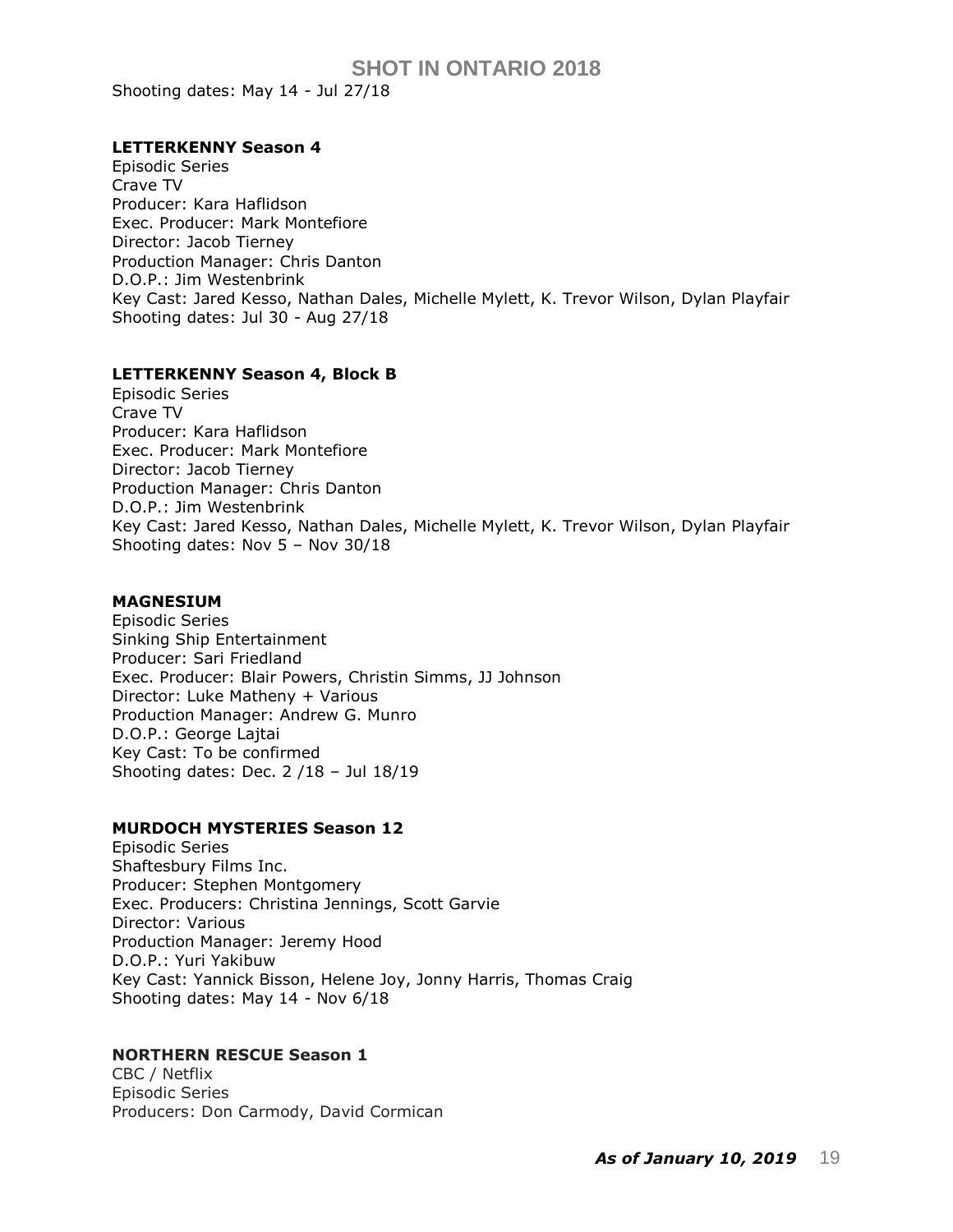Exec. Producers: Don Carmody, David Cormican, Bradley Walsh, Mark Bacci, Dwayne Hill, William Baldwin Director: Bradley Walsh, Gail Harvey, Eleanor Lindo, Michael McGowan Production Manager: Szonja Jakovits D.O.P.: Brett Van Dyke Key Cast: [Spencer Macpherson,](https://pro.imdb.com/name/nm6321850/) Sebastien Roberts, Christian Martyn, Michelle Nolden, Devyn Nekoda Shooting dates: June 6 - Sept 25/18

#### **OCTOBER FACTION**

Episodic Series High Park / October Faction Productions Inc. Producer: John Calvert Exec. Producers: Damian Kindler, Eric Birnberg, Thomas Walden, James Thorpe, Steve Niles Director: various Production Manager: Sandra Lum Lock D.O.P.: Miroslaw Baszak Key Cast: [Maxim Roy,](https://www.imdb.com/name/nm0747114/?ref_=tt_ov_st_sm) [Tamara Taylor,](https://www.imdb.com/name/nm0853231/?ref_=tt_ov_st_sm) [J.C. MacKenzie,](https://www.imdb.com/name/nm0533323/?ref_=tt_ov_st_sm) [Gabriel Darku, Wendy Crewson](https://www.imdb.com/name/nm7523016/?ref_=tt_cl_t5)  Shooting dates: Sep 4 - Dec 11/18

## **PLAYING DEAD**

Episodic Series - TV Pilot CBS Producer: Ted Miller Exec. Producer: Rina Mimoun, Josh Reims Exec Producer Lucas Carter Producer: Ted Miller Director: Rachel Lee Goldenberg Production Manger: Lisa Perone D.O.P.: Adam Silver Key Cast: Clara Lago, Tyler Ritter Shoot: Mar 13 - Mar 28/18

# **PRIVATE EYES Season 3**

Episodic Series Shade PI S3 Productions Inc. Producer: Jocelyn Hamilton, Alex Jordan Exec. Producers: Shawn Piller, Lloyd Segan, Allan McCullough, Jason Priestley Director: Various Production Manager: Michael Bawcutt D.O.P.: Pierre Jodoin, Eric Cayla Key Cast: Jason Priestley, Cindy Sampson Shooting dates: Apr 11 - Aug 22/18

# **REX (One Episode)**

Episodic Series Shaftesbury Inc. Producer: Adam Haight Exec. Producer: Scott Garvie Director: Felipe Rodriguez Production Manager: Brian Campbell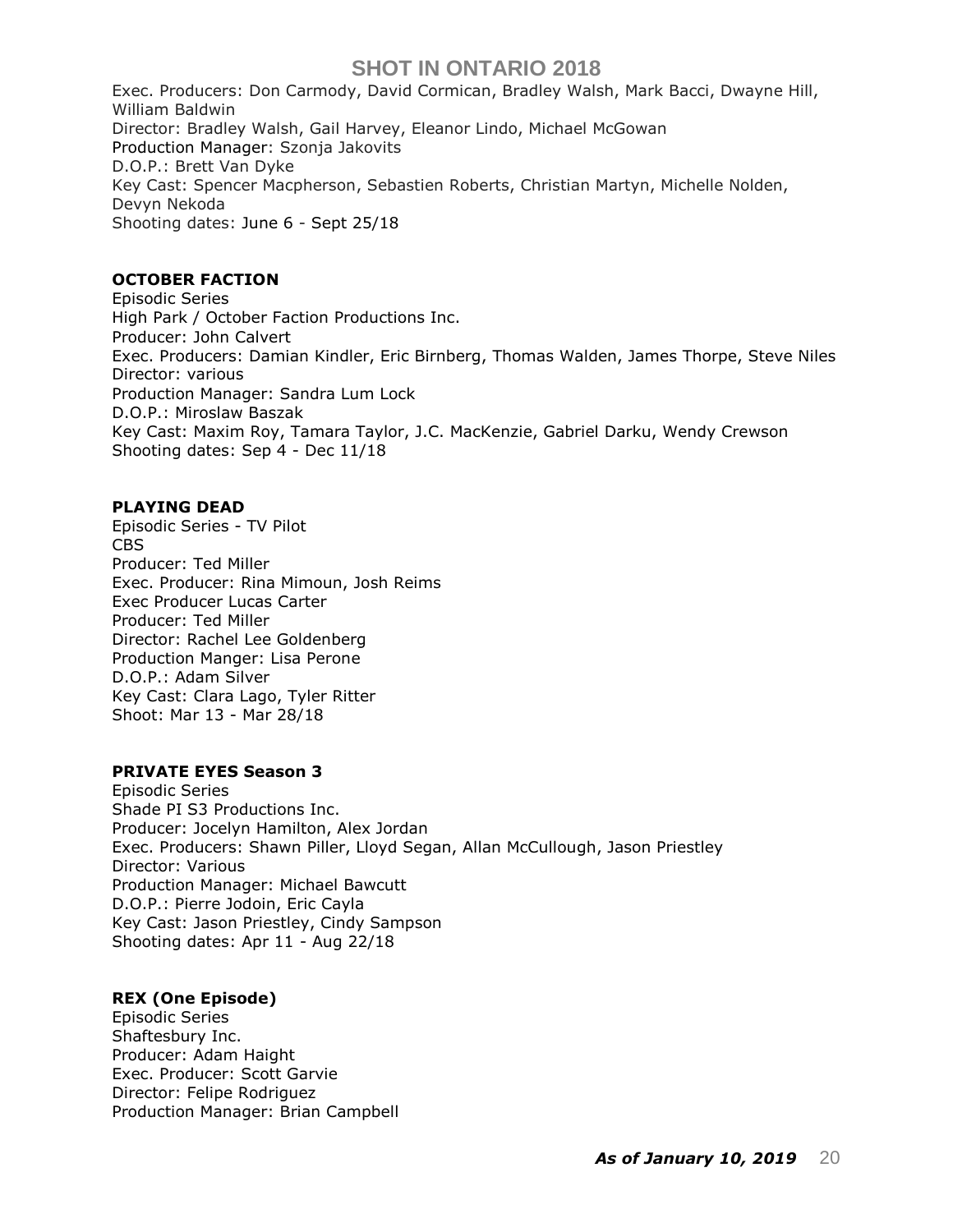D.O.P.: Vinit Borrison Key Cast: [John Reardon,](https://www.imdb.com/name/nm1221622/?ref_=tt_ov_st_sm) [Mayko Nguyen,](https://www.imdb.com/name/nm1534287/?ref_=tt_ov_st_sm) [Craig Arnold](https://www.imdb.com/name/nm3928595/?ref_=tt_ov_st_sm) Shooting dates: Jul 21 - Jul 29/18

#### **RUN**

Episodic Series - TV Pilot Run Pilot Productions (Ontario) Inc. Producer: Kevin Lafferty Exec. Producers: Vicky Jones, Phoebe Waller-Bridge, Emily Leo Director: Kate Dennis Production Manager: Carmen Arndt D.O.P.: Matthew Clark Key Cast: [Domhnall Gleeson,](https://pro.imdb.com/name/nm1727304/) [Stephen McKinley Henderson,](https://pro.imdb.com/name/nm0376610/) [Merritt Wever](https://pro.imdb.com/name/nm0923266/) Shooting dates: Nov 5 – Nov 14/18

## **SCHITT'S CREEK (aka SPEED BUMP)**

Episodic Series CBC Producer: Colin Brunton Exec. Producer: Andrew Barnsley Director: Various D.O.P.: Gerald Packer Production Manager: Kosta Orfanidis Key Cast: Eugene Levy, Catherine O'Hara, Dan Levy, Annie Murphy, Chris Elliott Shooting dates: Mar 19 – June 15/18 tbc

## **SHADOWHUNTERS Season 3**

Episodic Series ABC Producer: Chris Hatcher Exec. Producer: Matt Hastings Director: Various Production Manager: Melissa Girotti D.O.P.: Mike McMurray/David Herrington Key Cast: Katherine McNamara, Dominico Sherwood, Alberto Rosende, Matt Daddario, Emeraude Toubia, Isaiah Mustafa, Harry Shum Jr., Alisha Wainwright Shooting dates: Aug 21/17 - May 15/18, Jul 16 - Aug 7/18

## **STAR TREK: DISCOVERY Season 2 (aka GREEN HARVEST Season 2)**

Episodic Series CBS Studios Inc. Producer: Thom Pretak Exec. Producers: Frank Siracusa, John Weber Director: Various Production Manager: Ross Leslie, B. Sharp, David Till D.O.P.: Colin Hoult, [Glen Keenan](https://pro.imdb.com/name/nm0444643/) Key Cast: [Sonequa Martin-Green,](https://pro.imdb.com/name/nm2792296/) Doug Jones, [Shazad Latif,](https://pro.imdb.com/name/nm3691746/) Anthony Rapp, Mary Wiseman Shooting dates: Apr 16 - Nov 8/18

## **SUITS Season 8**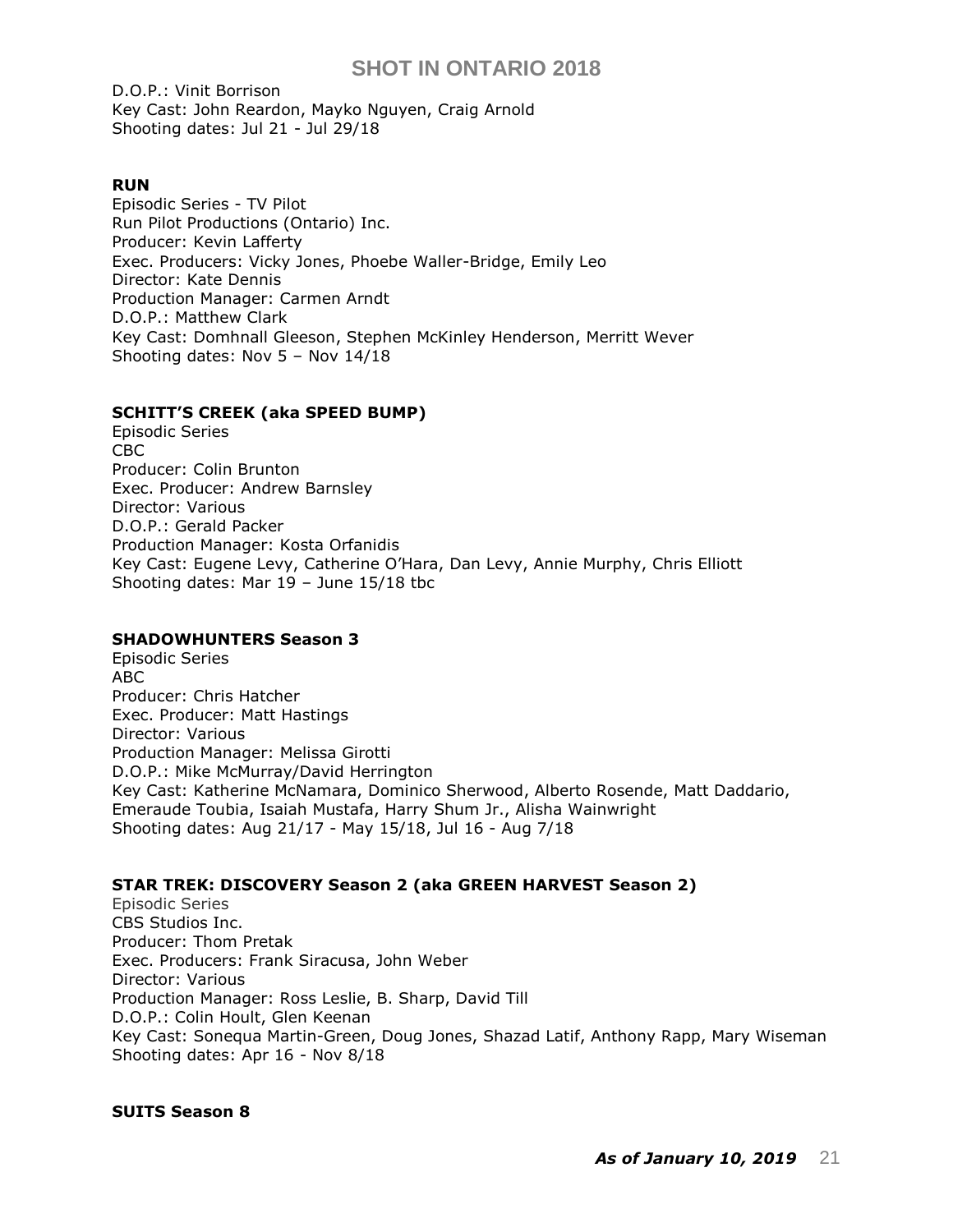Episodic Series Universal Television Enterprises LLC. Producer: Desmond Paes Exec. Producers: Aaron Korsh, Mark Winemaker Director: Chris Misiano Production Manager: Desmond Paes D.O.P.: William Klayer Key Cast: Gabriel Macht, Rick Hoffman, Sarah Rafferty, Dulé Hill Shooting dates: Apr 4 - Nov 16/18

## **TAKEN Season 2**

Episodic Series Europacorp USA / NBC Producer: Lena Cordina Exec. Producers: Luc Besson, Romeo Tirone Director: Various Production Manager: Chris Shaw D.O.P.: David Makin, Rudolf Blahacek Key Cast: Jennifer Beals, Clive Standen Shooting Dates: Jul 27/7 - Feb 6/18

## **THE BEAVERTON Season 2**

Episodic Series Pier 21 Films Producer: Lazslo Barna, Nicole Butler Exec. Producers: Laszlo Barna, Melissa Williamson, Jeff Detsky, Luke Gordon Field Director: Craig David Wallace, Andrew Bush Production Manager: Nicole Butler D.O.P.: Gerald Packer Key Cast: Emma Hunter, Miguel Rivas, Laura Cilevitz, Marilla Wex, [Aisha Alfa](https://pro.imdb.com/name/nm4127156/) Shooting dates: Oct 2/17 - Feb 5/18

# **THE BOYS Season 1**

Episodic Series Sony Pictures / Amazon Producer: Hartley Gorenstein Exec. Producer: Eric Kripke Director: Various. Production Manager: Stefan Steen D.O.P.: Jeff Cutter (Ep. 101) / Sam McCurdy (Ep. 102, 104, 106, 108) Key Cast: Karl Urban, Jack Quaid, Elisabeth Shue, Jess Salgueiro, Bruce Novakowski Shooting dates: May 22 – Sep 25/18

## **THE EXPANSE Season 4**

Episodic Series Expanding Universe Productions 3 Ltd. Producer: Manny Danelon Exec. Producers: Broderick Johnson, Andrew Kosove, Laura Lancaster, Sharon Hall, Naren Shankar, Mark Fergus, Hawk Ostby, Sean Daniel, Jason Brown, Ty Franck, Daniel Abraham, Dan Nowak Director: Various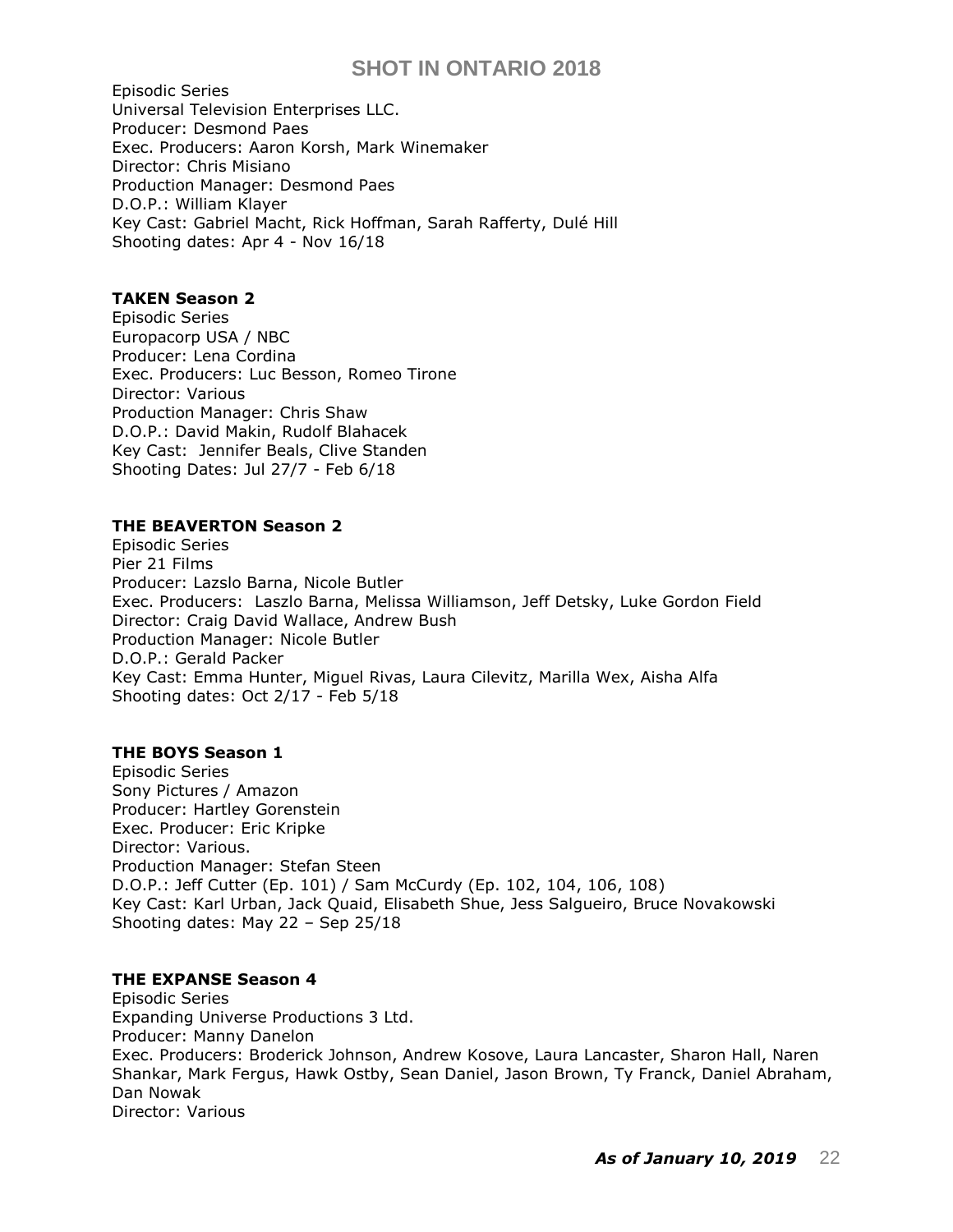Production Manager: Robin Reelis D.O.P.: [Jeremy Benning,](https://pro.imdb.com/name/nm0004150/) Ray Dumas, Michael Galbraith Key Cast: Steven Strait, Shohreh Aghdashloo, Dominique Tipper, Cas Anvar, Wes Chatham, Frankie Adams Shooting Dates: Sep 5 - Dec 20/18

# **THE GOOD WITCH Season 5**

Episodic Series Good Witch 5 Productions Inc. Producer: Colin Brunton Exec. Producers: Frank Siracusa, Craig Pryce, Darin Goldberg Director: various Production Manager: Kimberley Bradley D.O.P.: John Berrie Key Cast: Catherine Bell, Bailee Madison, Catherine Disher, James Denton, Sarah Power Shooting dates: Aug 8 - Dec 13/18

# **THE HANDMAID'S TALE Season 2 (aka Rocket Woman)**

Episodic Series Gilead II Productions Inc. Producer: Joe Boccia Exec. Producers: John Weber, Frank Siracusa Director: Various Production Manager: Gina Fowler D.O.P.: Colin Watkinson Key Cast: Elisabeth Moss, Joseph Fiennes Shooting dates: Sept 21/17 - Mar 14/18

# **THE HANDMAID'S TALE Season 3**

Episodic Series Take 5 Productions Inc. / Gilead 3 Productions Inc. Producer: Kim Todd Exec. Producers: Bruce Miller, Warren Littlefield, Elizabeth Moss, Daniel Wilson, Fran Sears Director: Various Production Manager: Gina Fowler D.O.P.: Colin Watkinson, Zoe White Key Cast: Elisabeth Moss, [Max Minghella,](https://pro.imdb.com/name/nm1540404/) [Amanda Brugel](https://pro.imdb.com/name/nm0115760/) Shooting dates: Oct 1/18 - Apr 1/19

# **TITANS Season 1**

Episodic Series Warner Bros. TV / Berlanti Entertainment Producer: Robert Ortiz Exec. Producers: Greg Berlanti, Sarah Schechter, Geoff Johns, Greg Walker Director: John Fawcett, Brad Anderson Production Manager: James Crouch D.O.P.: Boris Mojsovski Key Cast: Brenton Thwaites, Teagan Croft, Anna Diop, Lindsey Gort, Minka Kelly Shooting dates: Nov 14/17 - May 11/18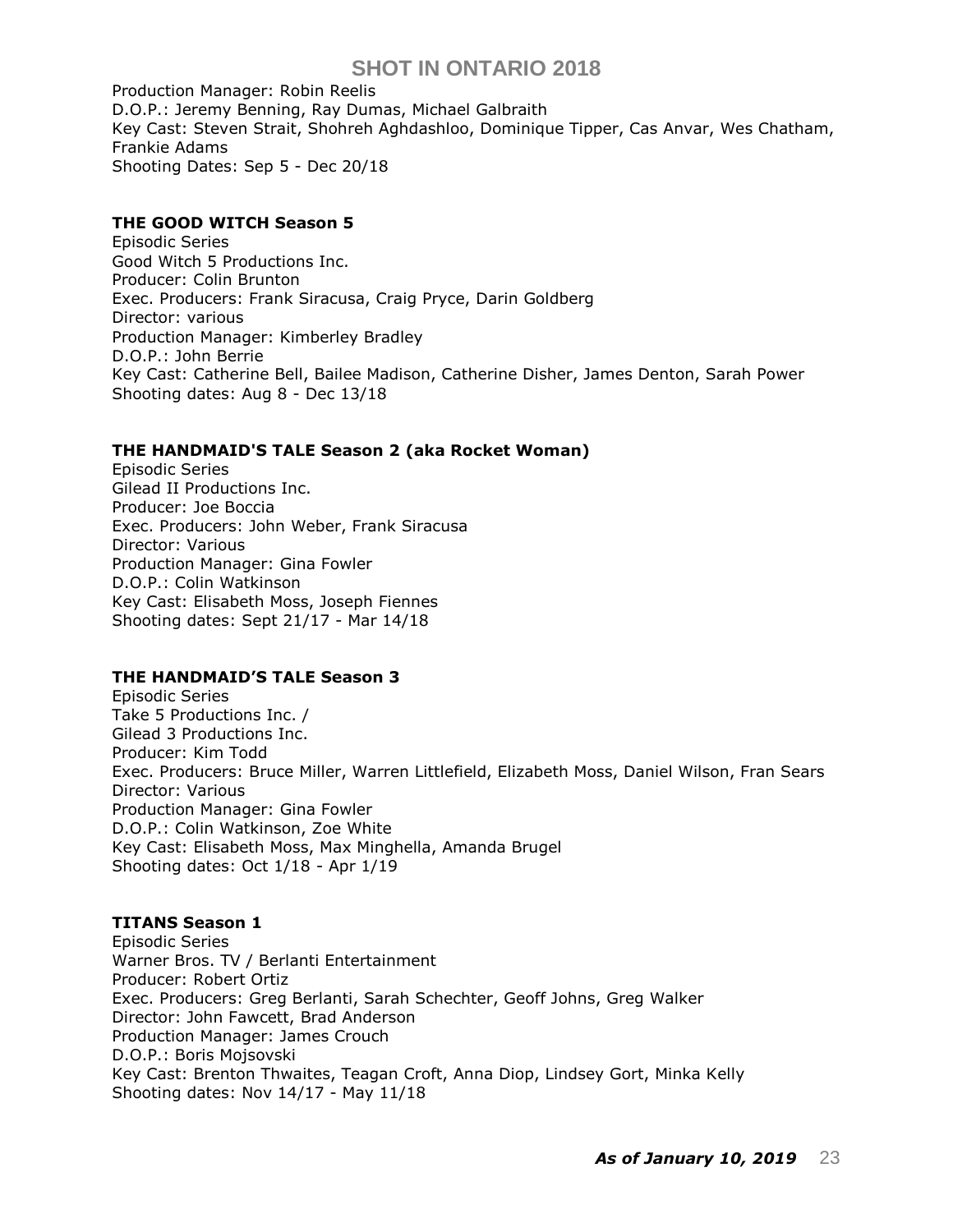## **UMBRELLA ACADEMY Season 1**

Episodic Series GEP Umbrella Inc. Producer: Kevin Lafferty Exec. Producers: Steve Blackman, Mike Richardson, Keith Goldberg Director: Peter Hoar Production Manager: David Till D.O.P.: Neville Kidd Key Cast: [David Castaneda,](https://pro-labs.imdb.com/name/nm3244078/?ref_=tt_cst_1) [Aidan Gallagher,](https://pro-labs.imdb.com/name/nm6200897/?ref_=tt_cst_2) [Tom Hopper,](https://pro-labs.imdb.com/name/nm2584392/?ref_=tt_cst_3) [Ellen Page,](https://pro-labs.imdb.com/name/nm0680983/?ref_=tt_cst_4) [Emmy Raver-](https://pro-labs.imdb.com/name/nm8287501/?ref_=tt_cst_5)[Lampman](https://pro-labs.imdb.com/name/nm8287501/?ref_=tt_cst_5) Shooting dates: Jan 15 - Jul 11/18

## **V WARS (aka SUNNY JIM)**

Episodic Series IDW (Netflix) Producer: Tom Vencelides Exec. Producers: David Ozer, James Gibb, Eric Birnberg, Thomas Walden, Bill Laurin, Glenn Davis, Brad Turner Director: Brad Turner Production Manager: Alana Omolayole D.O.P.: Craig Wright Key Cast: Ian Somerhalder, Adrian Holmes, Jacky Lai, Peter Outerbridge, Emmanuel Kabongo Shooting dates: Jun 11 – Oct 18/18

## **WAYNE Season 1**

Episodic Series Endeavour Content Producer: John Ryan Exec. Producers: Shawn Simmons, Kirk Ward, Greg Coolidge, Paul Wernick, Rhett Reese Director: Steven Pink Production Manager: Victoria Woods D.O.P.: D. Gregor Hagey Key Cast: Mark McKenna, Ciara Bravo, Joshua J. Williams, Kirk Ward Shooting dates: Jun 11 - Aug 14/18

## **WHAT WE DO IN THE SHADOWS Season 1**

Episodic Series FX / Shadows S1 Television Productions Inc. Producer: Jermaine Clement, Scott Rudin, Hartley Gorenstein Exec. Producers: [Garrett Basch,](https://pro.imdb.com/name/nm1440825/) Eli Bush, Jermaine Clement, Scott Rudin, Paul Simms, Taika Waititi Director: Various Production Manager: Stefan Steen D.O.P.: DJ Stipsen Key Cast: [Kayvan Novak,](https://pro.imdb.com/name/nm1315378/) [Harvey Guillen,](https://pro.imdb.com/name/nm2957490/) Natasia Demetriou, Matt Barry, Mark Proksch Shooting dates: Oct - Dec 13/18

## **WORKIN' MOMS Season 3**

Episodic Series